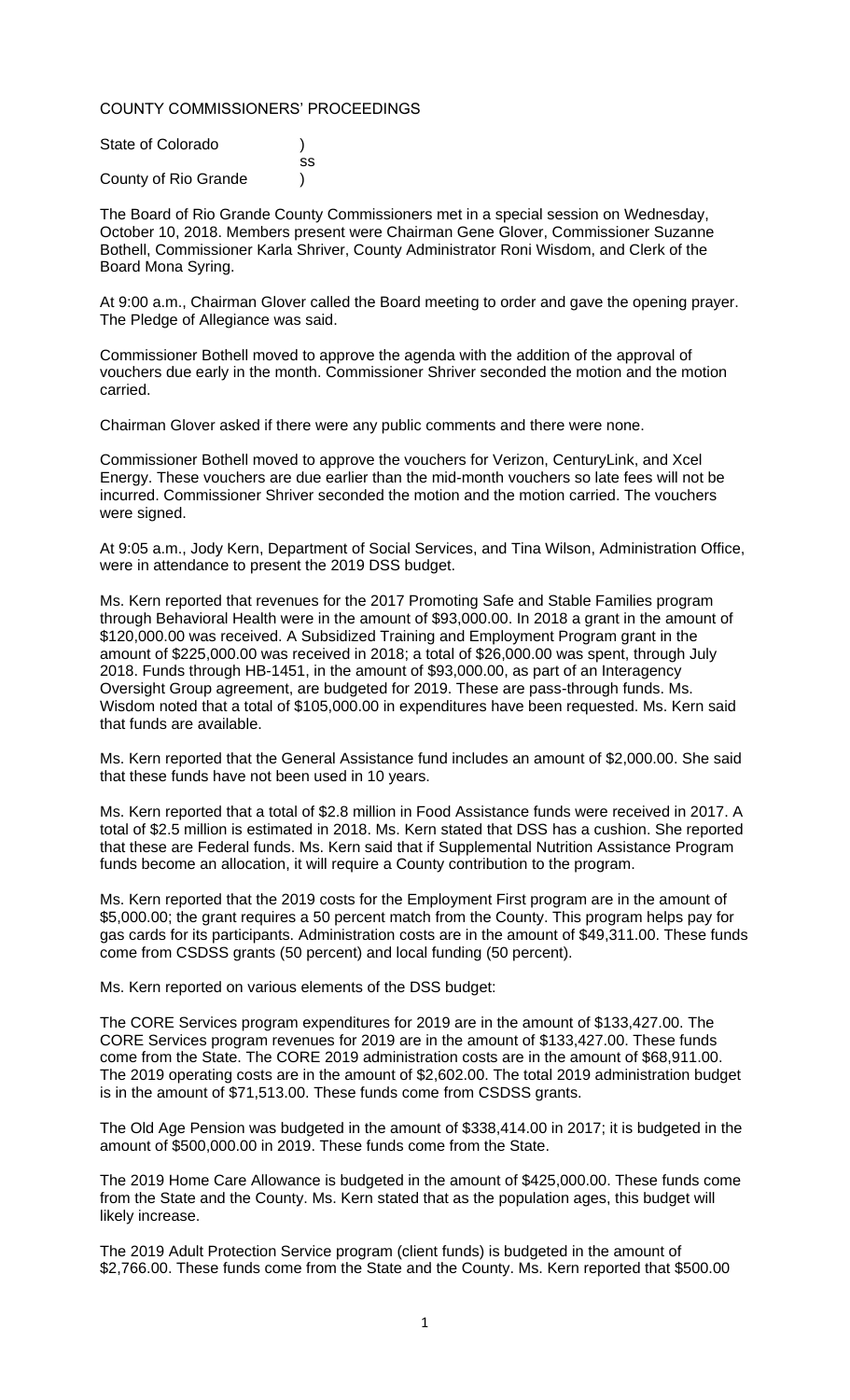was spent in 2018. Administration costs are in the amount of \$50,788.00, and are based on actual time spent. These funds come from the State (80 percent) and the County (20 percent).

The Low Income Energy Assistance Program was budgeted in the amount of \$405,658.00 in 2017. It is budgeted in the amount of \$500,000.00 for 2019. The program runs from November 2018 through April 2019, so the entire amount of this funding will not be used. Administration costs for 2019 are budgeted in the amount of \$34,413.00. The 2019 operating costs are in the amount of \$9,931.00. The total 2019 administration budget is in the amount of \$44,344.00. The administration funds come from CSDSS grants. Ms. Kern explained that the employee who administers the LEAP program is paid from administration funds during the months that the LEAP program is not in force. Ms. Kern noted that LEAP clients do not receive funds directly; rather, energy companies receive the funding for the clients. Commissioner Bothell asked if funds are available from the Energy Resource Center. Ms. Kern explained that to receive help from the Energy Resource Center, clients must be LEAP clients.

Child Welfare administration costs for 2019 are in the amount of \$835,328.00. Revenue for these costs come from CSDSS grants (80 percent) and local funding (20 percent). Total expenditures for the 2019 Child Welfare program are in the amount of \$685,000.00. Revenues for the program are in the amount of \$323,025.00 from the Federal/State, and \$61,079.00 from the County. Ms. Kern noted that the total has to tie to the State allocation. Ms. Kern stated that the current budget does not cover the amount that is paid. DSS is at the mercy of legislation. Ms. Kern said that the County does not receive enough funding; more is needed because of the County's poverty and its drug problem. Ms. Wisdom added that it is a good possibility that the County will have to make up any deficits. Ms. Kern said this will probably not occur in 2019, but it might in the next two to three years. She stated that the Family First act will be implemented in Colorado in 2019, while other states are choosing to implement the program at this time.

Child Care administration costs for 2019 are budgeted in the amount of \$97,819.00. These funds come from CSDSS grants (80 percent) and local funding (20 percent). Program expenditures for 2019 are in the amount of \$279,140.00. These funds come from the State and the County. Ms. Kern noted that these funds cannot be used for other programs. However, funds that are not spent by Rio Grande County can be sold to other counties or returned to the State.

The Colorado Works/Temporary Assistance for Needy Families 2019 administration costs are in the amount of \$233,145.00. These funds come from the State and the County. A total of \$515,000.00 is budgeted for the program in 2019. These funds come from the State and the County. Ms. Kern noted that TANF funds can be used to supplement Child Care if necessary.

The Single Entry Point administration costs for 2019 are in the amount of \$282,627.00. Operating costs are in the amount of \$82,340.00. The total cost of the program is \$364,967.00. These funds come from CSDSS grants.

Child Support (IV-D) 2019 administration costs are in the amount of \$263,792.00. Operating costs for 2019 are in the amount of \$37,000.00. The total 2019 budget is in the amount of \$300,792.00. These funds come from CSDSS grants (66 percent) and local funding (34 percent).

The 2019 County DSS administration costs are budgeted in the amount of \$843,407.00. The 2019 County DSS operating costs are budgeted in the amount of \$226,093.00. With an RMS adjustment of \$390,500.00, the total administration expenses are in the amount of \$679,000.00. The funds come from CSDSS grants (80 percent) and the County (20 percent).

Ms. Kern reported that the total 2019 budget request for DSS is in the amount of \$10,813,133.00. County revenues from property taxes and the mill levy are in the amount of \$710,940.00.

Ms. Kern reported that the only area where DSS was overspent in 2018 was in Child Welfare. She explained that the Department has no control over this because of the varying number of children who come into the system. She said that it helps to have funding from Mineral County. She noted that Rio Grande County staff visits Mineral County every month. She explained that the Mineral County budget is separate from the Rio Grande County budget and that there are no administration costs. Only \$600.00 is budgeted for Child Care in Mineral County for 2019.

Commissioner Shriver asked if there will be new computer systems in DSS. Ms. Kern said new systems are being installed. She said the Trails system is still not working. She noted that while the other new computer systems are currently working, new phases may bring problems.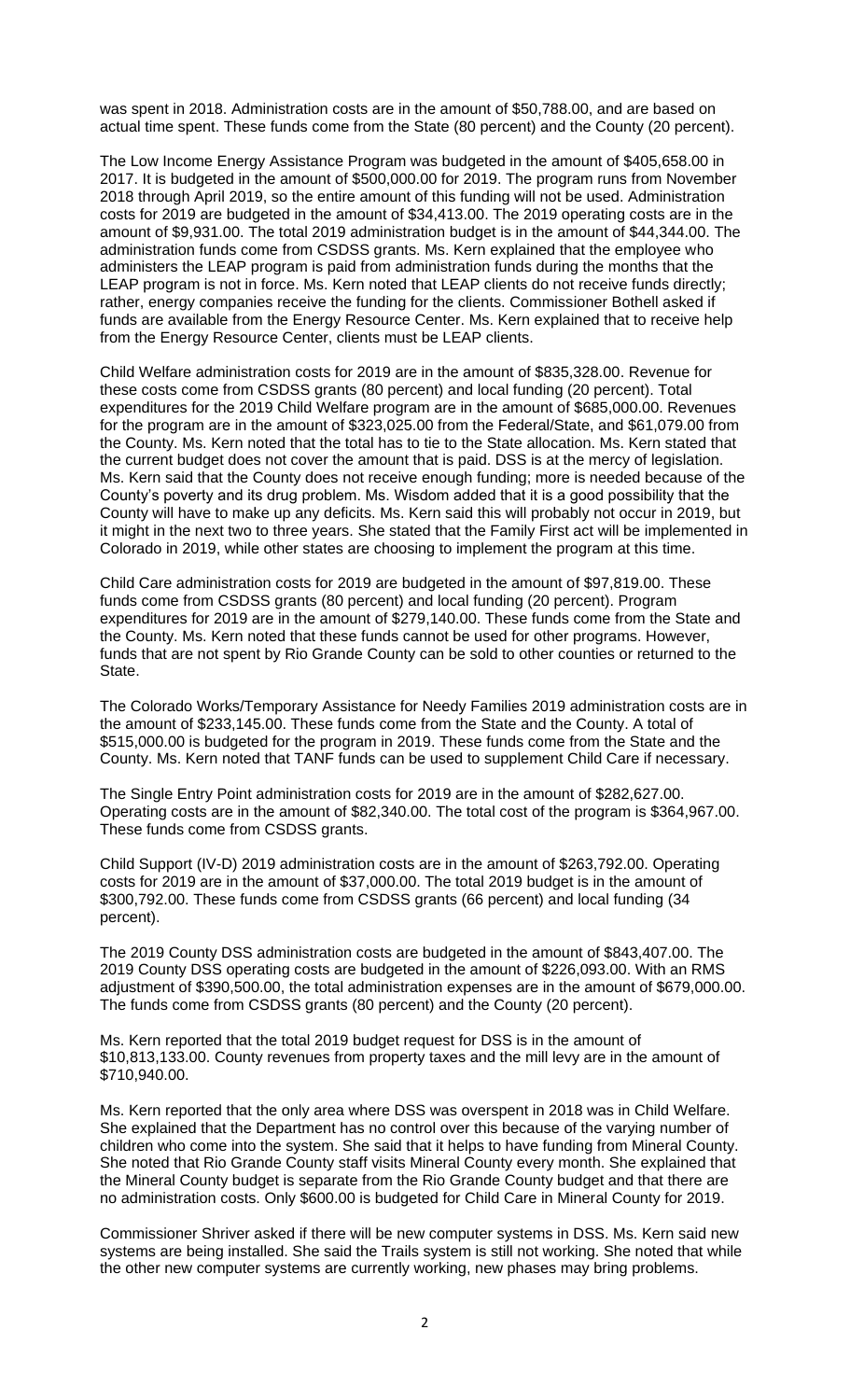At 9:47 a.m., Ms. Wisdom presented the 2019 Rio Grande County preliminary budget. She explained that this budget must be approved today, per State statute.

Commissioner Bothell asked if the salary increases would be in the amount of five percent (cost of living) plus two percent merit raises. Ms. Wisdom said these would be the salary increases for all employees except jail employees, who will receive an increase of \$2.00 per hour.

Commissioner Bothell stated that prisoner fees in the amount of \$58,223.00 do not show in the preliminary budget. Ms. Wisdom explained that this amount is included in the Sheriff's fees. Other discrepancies in the preliminary budget were discussed. Commissioner Bothell expressed frustration at the lack of time to review this preliminary budget. Ms. Wisdom said she would resolve the discrepancies. Commissioner Bothell said that some department heads' requests do not match the requests on the preliminary budget. Ms. Wisdom said these requests have been changed. Ms. Wisdom noted that all jail employees are scheduled to receive a salary increase of \$2.00 per hour in lieu of the cost of living increase. Sheriff's Office employees will receive the five percent cost of living increase and the two percent merit raises.

Commissioner Bothell asked if the \$250,000.00 grant to the airport has been awarded. Ms. Wisdom said it has not. However, the amount of this grant should be included in the preliminary budget. If the grant is not awarded, the work at the airport will not be completed. Ms. Wisdom said that the grant amount will be included in both expenses and revenues, so a supplemental budget will not have to be completed if the grant is not awarded.

The Board discussed a specific salary that was paid in one way in the past, and is now being paid in a different way.

Ms. Wisdom distributed the Tourism Board's 2019 budget request to the Commissioners as information for their noon meeting with the Town Board of South Fork.

Ms. Wisdom presented the resolution to deny the conditional use application for the Community Energy Solar garden. The resolution was signed. Book 593 Page 1123

At 10:17 a.m., Dixie Diltz, Land Use Department, was present to discuss the requests for proposal to revise the County's Land Use code book. The bids were opened at the September 26, 2018, meeting:

| John Wilder:<br><b>RG and Associates:</b> | \$125.00 per hour; received September 18, 2018<br>\$85,535.00 without optional tasks<br>\$104,390.00 in five phases with optional tasks;<br>received September 24, 2018 |
|-------------------------------------------|-------------------------------------------------------------------------------------------------------------------------------------------------------------------------|
| Montgomery Little and Soran:              | Not to exceed \$65,000.00<br>Includes three people, mileage, per diem, and hotel<br>\$5,000.00 retainer required; received September<br>25, 2018                        |
| Plan Tools:                               | \$75,000.00, not to exceed \$100,000.00<br>Optional services can be negotiated; received<br>September 21, 2018                                                          |

Ms. Diltz reported that two bids were received from law firms. She stated that she did not feel either firm had expertise in drafting land use codes. She said that John Wilder made good comments, but recommended that a great deal of the work be done by staff and the BOCC. Ms. Diltz said this had been tried in the past and was unsuccessful. Commissioner Bothell added that his bid was open ended with no end goal. Ms. Diltz reported that Montgomery Little and Soran provided a flat price, but did not address the sign code, enforcement, or the approval process. Commissioner Bothell said that references indicated that Montgomery Little and Soran's experience was in representing clients in land use law suits. Commissioner Shriver added that Montgomery Little and Soran did not include an action plan, or plans for public engagement.

Ms. Diltz stated that Plan Tools and RG and Associates were very close in price and followed the guidelines of the RFP. She said that RG and Associates has history and background with the County; it reviewed the current Land Use code book. Chairman Glover said that RG and Associates has the information from the review, and said it could provide a cleaner fix. He noted that the difference in price between Plan Tools and RG and Associates is \$10,000.00.

Ms. Diltz expressed concern that the Plan Tools revisions might be too generic and based on information from the Front Range. She noted that she has received comments that people do not want Land Use codes that are not specific to the County. Commissioner Shriver said that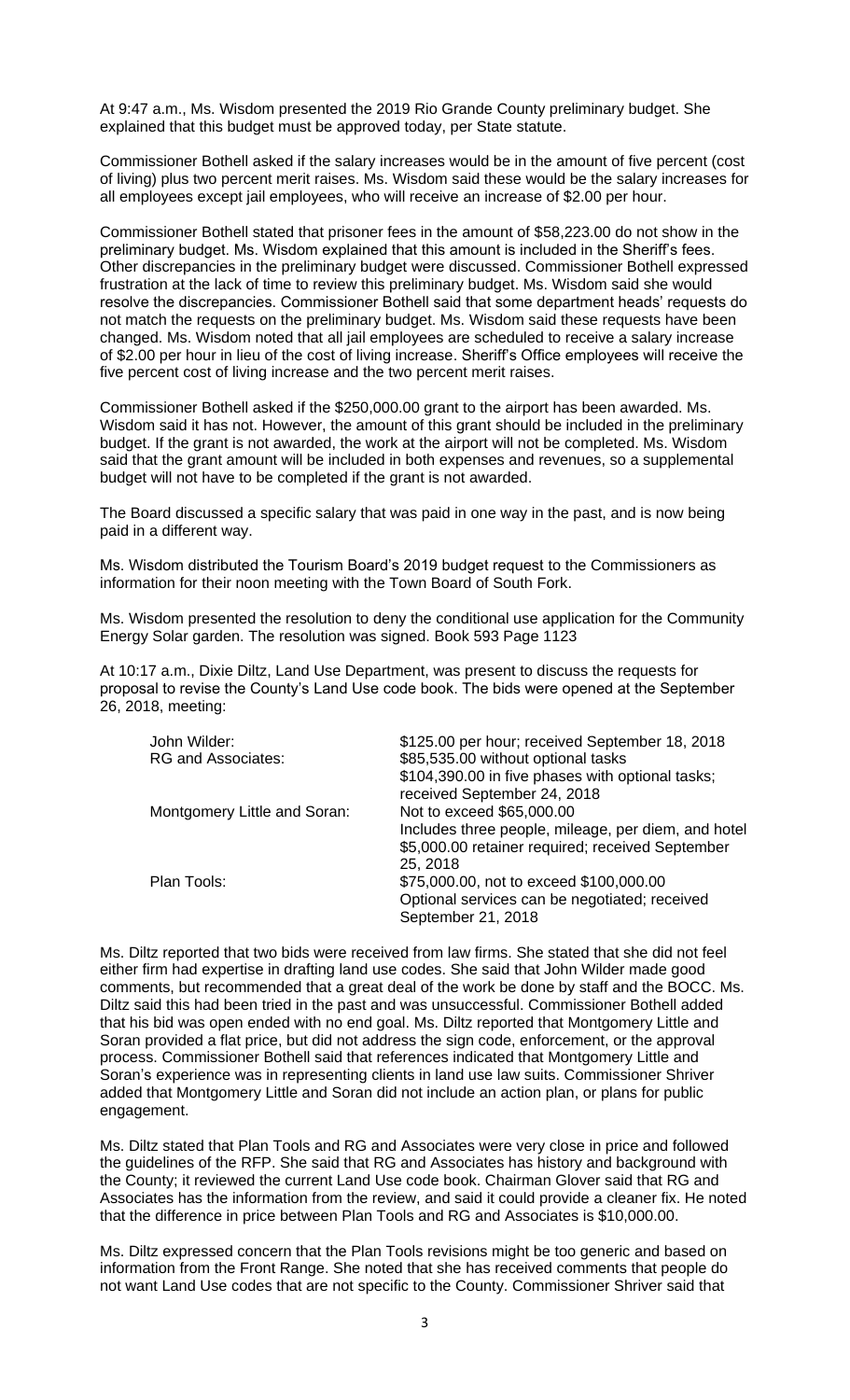Plan Tools would be provided with the recommended changes made by RG and Associates. Ms. Diltz said that RG and Associates has worked with the County on other projects. However, she said she was uncomfortable with the number of typographical errors in the RG and Associates bid.

Commissioner Shriver asked Ms. Diltz with which firm she is most comfortable working. Ms. Diltz said she has been comfortable working with both RG and Associates and Plan Tools. Commissioner Bothell asked if the Plan Tools price will go up, if the codes are not generic. Commissioner Shriver said that some sort of template will have to be used.

Ms. Diltz reported that RG and Associates provided more community engagement options in its bid. It also spelled out how the adoption of the new code book would be completed. Commissioner Shriver said that public engagement is needed, if the public is willing to engage in the process.

Commissioner Bothell asked what the budget is for this project. Ms. Diltz said that \$50,000.00 has been budgeted for the project, with another \$50,000.00 coming from a Department of Local Affairs grant (\$100,000.00 total). Commissioner Bothell said that if RG and Associates was chosen, it would cost an additional \$4,000.00 over the budget, to pay for the options it provided. Commissioner Shriver said that the options could be discussed at a later date.

At 10:29 a.m., Dwight Freeman, Planning and Zoning Board, was present for the discussion. Commissioner Shriver briefly reviewed the bids with him. She noted that RG and Associates provided more public engagement opportunities, which will be important. Mr. Freeman asked if Plan Tools and RG and Associates are similar firms. Ms. Diltz said that three people are listed in Plan Tools bid. Mr. Freeman said that RG and Associates is probably a deeper firm. Commissioner Bothell added that RG and Associates is larger and has several offices. Chairman Glover stated that RG and Associates has worked in small communities. He also said that the community involvement helps justify the \$10,000.00 difference between the bids.

Mr. Freeman asked how many hours RG and Associates will spend on the project. Ms. Diltz showed him the number of hours listed in the bid. Mr. Freeman said that RG and Associates intends to work many more hours. Commissioner Bothell stated that RG and Associates has information that will allow it to perform deeper work. Ms. Diltz stated that Plan Tools has fewer hours listed and will have to spend time reviewing RG and Associates assessment of the current Land Use code book. She said that monthly statements will be provided that will show the number of hours worked.

Commissioner Shriver stated that she favors awarding the project to RG and Associates. Commissioner Bothell noted that Plan Tools intends to complete the project in three phases: code potential and code update. She asked if Plan Tools addressed policy. Ms. Diltz said policy is included in Plan Tools options. Ms. Diltz reminded the Board that the DOLA grant requires that the sign code be drafted. Commissioner Shriver noted that RG and Associates includes the sign code in its option one.

Mr. Freeman asked how new issues will be addressed and included in the code book in the future. Ms. Diltz explained that the new code book will be organized differently so new items can be included easily. She said that RG and Associates has addressed this issue. Commissioner Shriver said that work on new issues could be managed through a contract or with a retainer.

Commissioner Bothell asked if the new code book will be digital and searchable. Ms. Diltz said that RG and Associates will provide a digital copy only; Plan Tools will provide a digital copy and a hard copy.

Ms. Diltz reported speaking with the County Clerk and Recorder about codifying this information. Chairman Glover said that a search capability would be good. Commissioner Shriver asked which product would be best for the County. Ms. Diltz said that RG and Associates would likely provide the best product. Chairman Glove said that the additional \$4,000.00 would not be a deal breaker. Commissioner Shriver reiterated the importance of public engagement, and Ms. Diltz agreed, noting that this project should not cause a "public outcry." Commissioner Shriver said that the challenges presented by individuals and the community need to be addressed. She strongly suggested that the options be included, because the County is already dealing with issues such as tiny homes and short-term rentals. Chairman Glover said that these issues need to be addressed with RG and Associates; Ms. Diltz said these issues would be addressed in the initial meeting.

Commissioner Bothell moved to accept the bid from RG and Associates in an amount not to exceed \$104,390.00. Commissioner Shriver seconded the motion and the motion carried.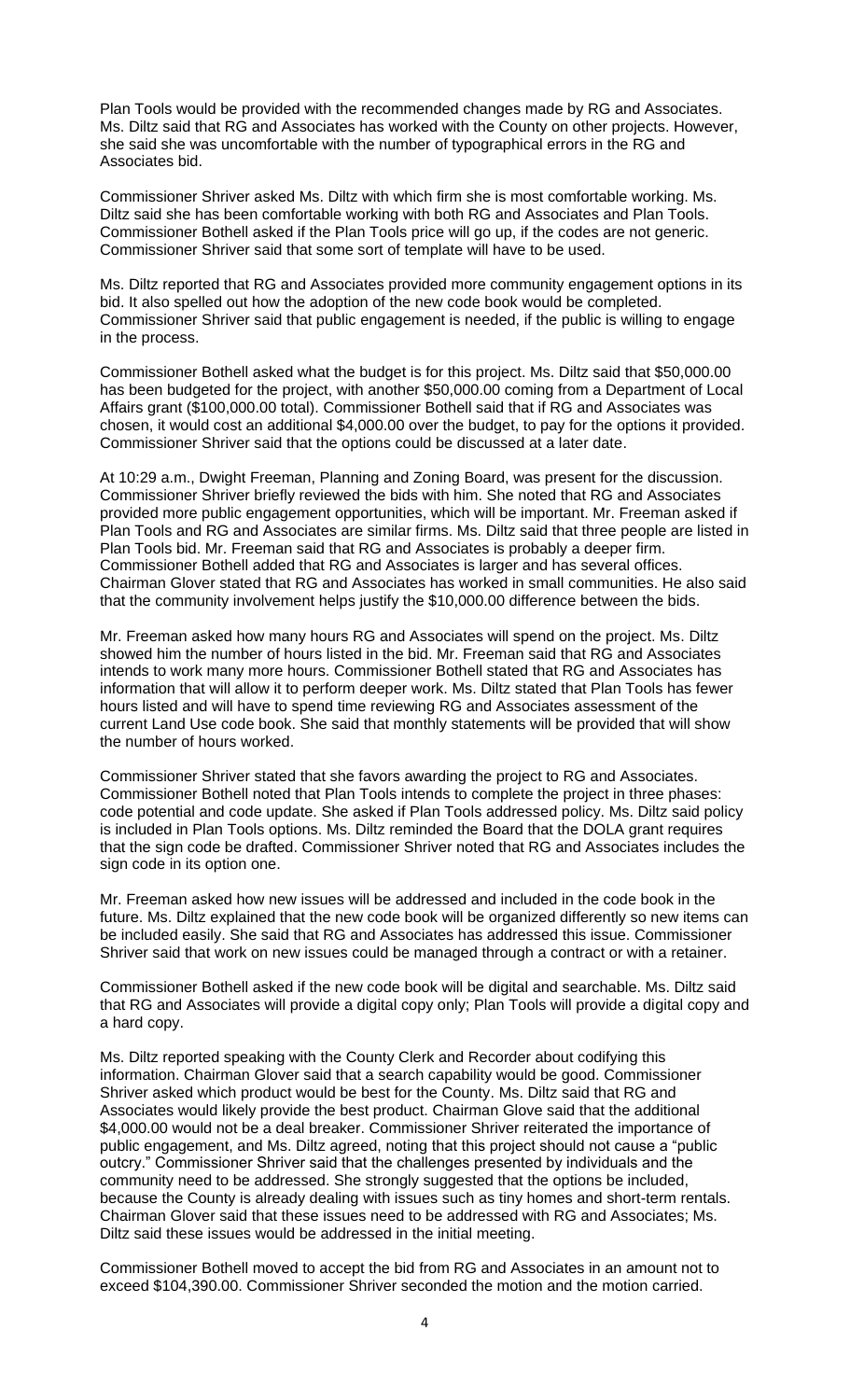At 10:55 a.m., pursuant to C.R.S. 24-6-402(4)(f), the Board agreed to go into executive session for personnel reasons.

At 12:00 p.m., the Board came out of executive session and the meeting was recessed.

At 1:40 p.m., Ms. Wisdom distributed a payroll spreadsheet that includes all employees as requested by Commissioner Bothell. The worksheet off which Commissioner Bothell was working changed as discussions about salary changes were considered. She explained that the salaries listed in the DSS budget are higher than those shown in the spreadsheet because the DSS budget is separate from the County budget. She said that new positions are included in this spreadsheet.

Ms. Wisdom explained that the discrepancies noted earlier in the meeting have to do with the CIC accounting software; some accounts had not been marked correctly, to show in the budget worksheets, so that they would be included in the preliminary budget. This was corrected and addressed Commissioner Bothell's concerns.

Ms. Wisdom explained that an account was created in 2017 for prisoner fees, which are fees collected for holding prisoners. This account did not appear in previous budgets so she decided to include it with the Sheriff's fees again. The amount budgeted for 2019 is \$50,000.00.

Ms. Wisdom said there will be a public hearing regarding the 2019 County budget on November 29, 2019. The budget will be adopted on December 12, 2018, at a Special Commissioners Meeting. Ms. Wisdom stated that the 2019 Commissioners' County goals need to be discussed and included in the budget.

Ms. Wisdom reported that the 2019 preliminary County budget is in the amount of \$23,526,391.00.00. This is an increase of 4.81 percent from last year. The County will have to dip into its fund balance in the amount of \$2,057,907.00 to balance the budget.

Chairman Glover asked if this budget "gives everyone what they wanted." Ms. Wisdom said it does. She also noted that DSS has budgeted for \$10.8 million, but it does not always use the total amount of funds.

Commissioner Bothell noted that the merit raises will not all be given at the beginning of the year. Ms. Wisdom said that this year, they are budgeted on the employee's hiring anniversary. She noted that there is not much cushion in this year's budget. Ms. Wisdom will post the preliminary budget on the County website and will also post a notice of the public hearing in the Monte Vista Journal.

Commissioner Bothell suggested calling "pickups" listed under Capital Expenditures "vehicles." The consensus of the Board was to agree.

Ms. Wisdom said that when the preliminary budget is approved, it will be sent to the department heads for their review.

Commissioner Shriver moved to approve the 2019 preliminary budget. Commissioner Bothell seconded the motion and the motion carried.

Ms. Wisdom said that the employee appreciation event is scheduled in the near future, and depends on the DSS staff's schedule. She reported that there will be a benefits fair on November 9, 2018. There will be no Mangers' Meeting on October 17, 2018.

At 1:57 p.m., Commissioner Bothell moved to adjourn the meeting. Commissioner Shriver seconded the motion and the motion carried. The meeting was adjourned.

\_\_\_\_\_\_\_\_\_\_\_\_\_\_\_\_\_\_\_\_\_\_\_\_\_\_\_\_\_\_\_\_\_\_\_\_\_\_\_\_\_\_\_\_\_\_\_\_\_\_\_\_\_\_\_\_\_\_\_\_\_\_\_\_\_\_\_\_\_\_\_\_\_\_\_\_

Attest:

Gene Glover, Chairman Mona Syring Chairman of the Board Chairman of the Board

COUNTY COMMISSIONERS' PROCEEDINGS

ss

State of Colorado (a)

County of Rio Grande )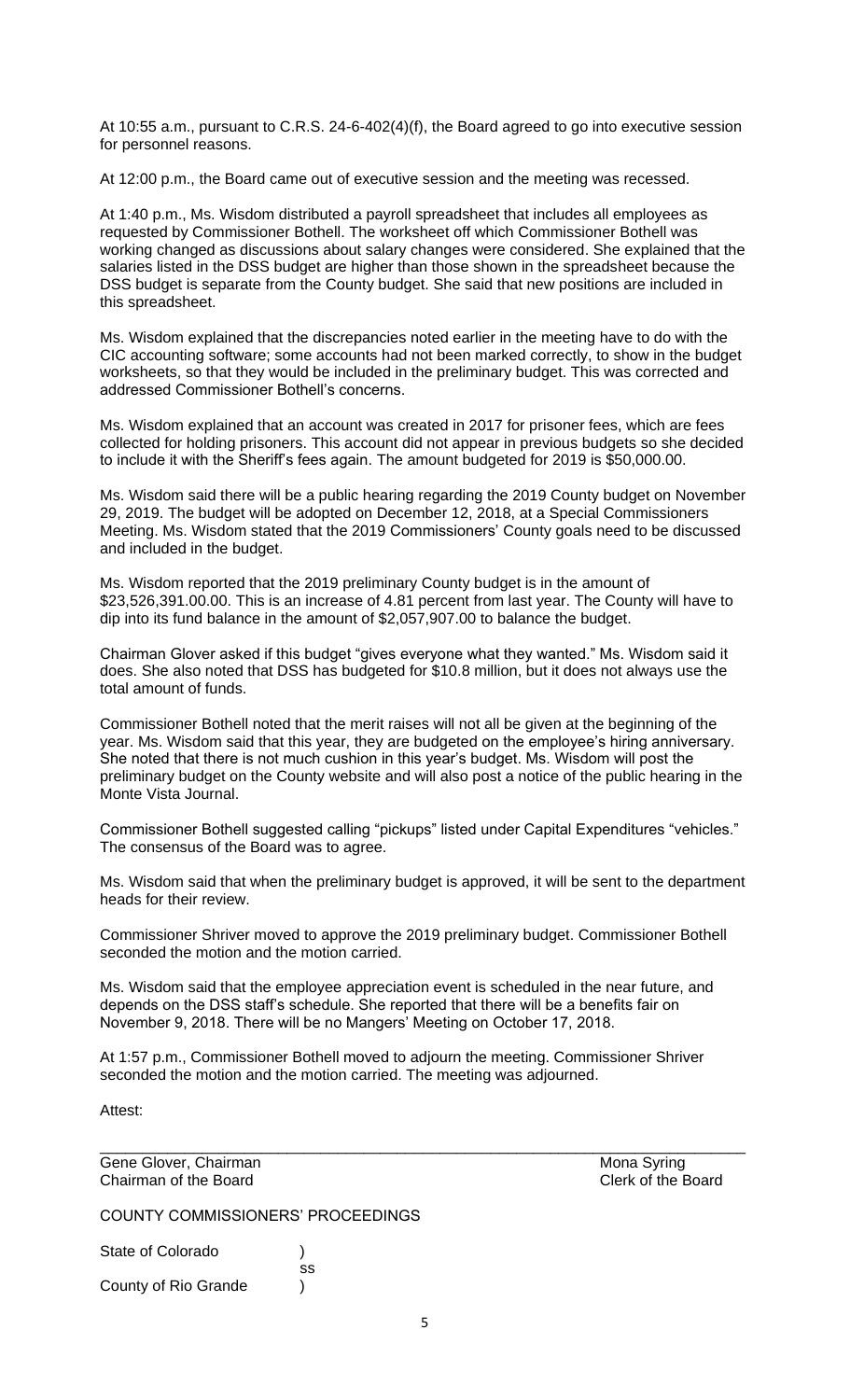The Board of Rio Grande County Commissioners met in regular session on Wednesday, October 17, 2018. Members present were Chairman Gene Glover, Commissioner Suzanne Bothell, Commissioner Karla Shriver, County Administrator Roni Wisdom, and Clerk of the Board Mona Syring.

At 9:00 a.m., Chairman Glover called the Board meeting to order. Commissioner Bothell gave the opening prayer. The Pledge of Allegiance was said.

Commissioner Shriver moved to approve the agenda with the addition of the approval of the October 10, 2018 minutes. Commissioner Bothell seconded the motion and the motion carried.

Chairman Glover asked if there were any public comments. Ashley McCuaig, Assistant District Attorney was present to discuss the District Attorney's 2019 budget request. Mr. McCuaig reported that after the District Attorney's budget request was made, the office received notification that its health insurance premiums will increase in the amount of 26 percent. Mr. McCuaig said that the District Attorney's budget is not functional; insurance for the District Attorney's staff will cost \$149,000.00. He noted that Alamosa County has increased the amount it contributes to the DA's office in the amount of \$30,000.00. He asked what amount Rio Grande County plans to contribute in 2019. Mr. McCuaig explained that the starting salary in the District Attorney's office is \$51,650.00.

Commissioner Shriver noted that Rio Grande County significantly increased the cash amount it contributes to the DA in 2018. This cash amount does not include the in-kind amount that the County provides in the way of office space, utilities, and office cleaning services. She added that the same amount will be contributed in 2019. Ms. Wisdom stated that the amount budgeted for the District Attorney for 2019 is \$236,000.00, which is the same amount as in 2018. Mr. McCuaig asked if the Board reviewed the DA's budget and identified frivolous spending. He stated that this budget is unworkable.

Commissioner Shriver explained that the County only has so much money and is already dipping into its reserve funds in the amount of \$2 million in 2019. Mr. McCuaig stated that State statutes indicate that DA costs must be cut according to the recommendations of the BOCC.

Chairman Glover said that the Board believed the 2018 increase would cure the budget problem, yet, the chasm has opened even more. Mr. McCuaig explained that a projected budget for 2018 and 2019 was presented last year; he said the DA's budget should be in the amount of \$2 million. He added that the budget is currently at a 10-year low; cost of living raises cannot be given to the DA's staff. Chairman Glover noted that the County is making up for the lack of staff salary increases, as well.

Commissioner Bothell noted that Mr. McCuaig was been on the BOCC's meeting agenda twice and did not attend to discuss the preliminary budget. Mr. McCuaig apologized, noting that the absence was due to being busy and being in court.

Chairman Glover said that the DA's budget problem is well understood and that the State and Federal government should provide funding. Mr. McCuaig agreed, noting that CCI tried to run a legislative bill that would provide State funding to the office. The bill failed. The State said that DA funding is a county problem; at the same time, the State provided public defenders with a raise. Commissioner Bothell stated that counties cannot compete with the State for funding. Mr. McCuaig stated that public defenders outnumber assistant district attorneys.

Commissioner Shriver noted that better communication is needed between CCI and the Colorado District Attorneys' Council. Chairman Glover stated that everyone's voice needs to be heard. Mr. McCuaig stated that the bill needs to be run again. Commissioner Shriver noted that it becomes a rural vs. urban issue. Mr. McCuaig added that larger counties are happy with the situation as it is. Commissioner Shriver stated that it is difficult to get support from Senator Larry Crowder and Representative Donald Valdez. Mr. McCuaig stated that Senator Crowder has said that he will run a bill if it is appropriate. Chairman Glover said that a discussion is needed with Senator Crowder, Representative Valdez, and Alamosa County Commissioner Helen Sigmond about the DA's budget. He said he would call Senator Crowder today. Commissioner Shriver said it is hard to get momentum going.

Mr. McCuaig reported that the DA's office receives good support from the Monte Vista Neighborhood Watch organization. Commissioner Shriver said that the Board appreciates the DA's office. Mr. McCuaig said that the DA's office is trying to be open with funding requests.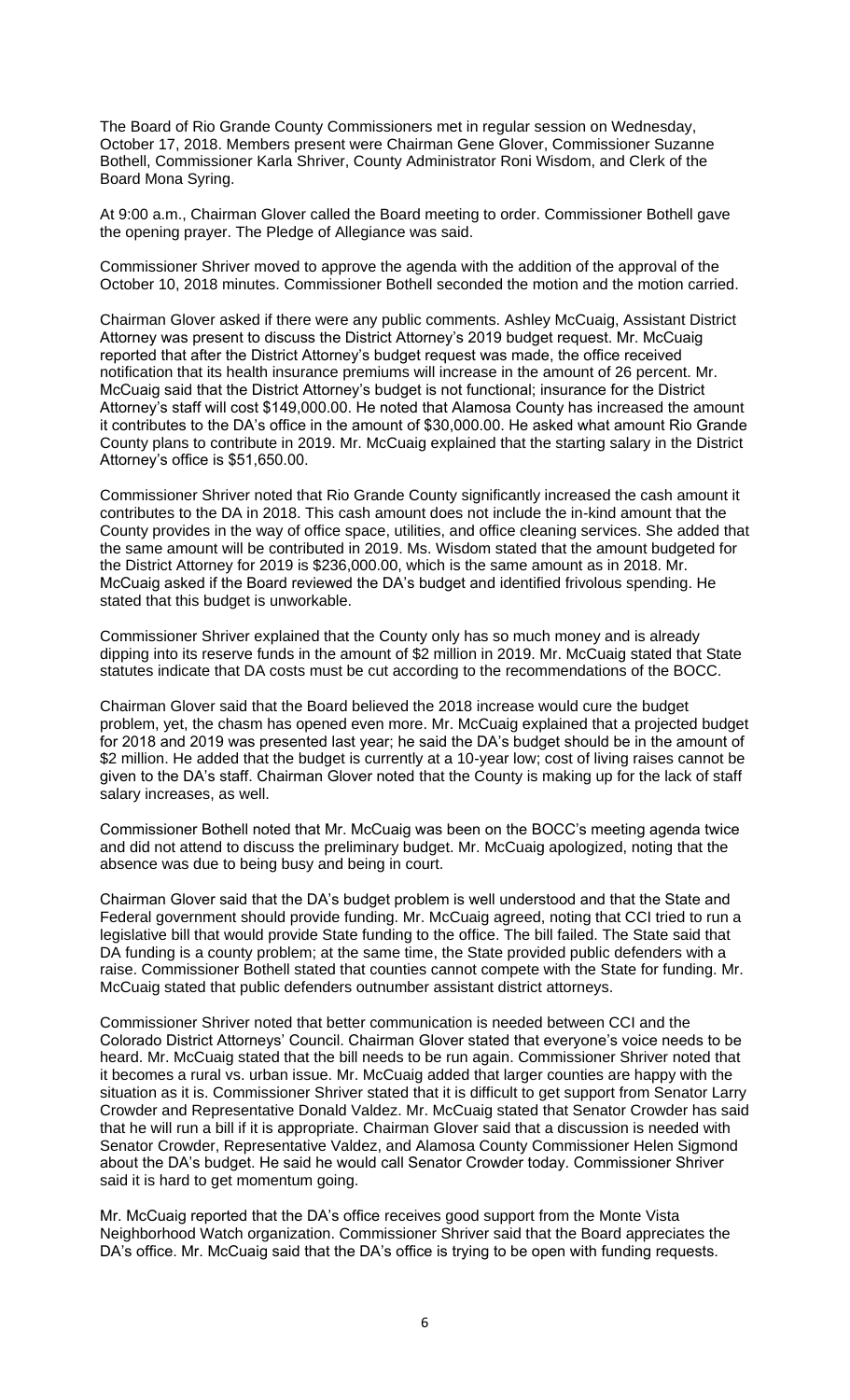At 9:21 a.m., Commissioner Bothell moved to approve the minutes from the September 26, 2018, meeting with changes. The approval of the October 10, 2018, minutes was tabled until the next meeting.

The consent agenda, which included the October 2018 mid-month vouchers (including Department of Social Services vouchers) and the October 2018 Veterans Service report was presented. Commissioner Bothell moved to approve the consent agenda. Commissioner Shriver seconded the motion and the motion carried. The vouchers were signed.

At 9:27 a.m., Kim Gonzales was present. She reported that she was interested in purchasing the property that was recently purchased by the County. She asked if the County would consider selling the property to her. Commissioner Shriver noted that she informed the Board of Ms. Gonzales's interest in the property early in the summer. Chairman Glover said that the County is not interested in selling the property at this time. He explained that the property might be used for the expansion of DSS or it might be used as a parking lot. Ms. Gonzales asked why the existing parking lot is empty. She said she is interested in the whole property, but would be willing to purchase only half. Commissioner Bothell asked if the property was large enough to split. Ms. Gonzales said that it is a large property.

Commissioner Shriver said that the vision for the property has not been developed, and noted that the Board is on notice that Ms. Gonzales would like to purchase the property. Commissioner Bothell said that this sort of situation occurs in real estate deals. Chairman Glover said that plans need to be developed and Ms. Gonzales will be notified if the County decides it does not want the property after all. He added that asbestos needs to be checked on the property.

At 9:34 a.m., Patrick Sullivan, Road and Bridge Department, was present to update the Board.

Mr. Sullivan reported that County Road 13 is topped and shouldered. Striping needs to be completed and signs need to be installed. Striping will be done next week.

Mr. Sullivan reported that striping needs to be completed on a skin patching project.

Mr. Sullivan reported that a second round of mowing will be completed soon. He also reported that the drainage work in Jasper is complete.

Mr. Sullivan reported that he attended a Highway Users Tax Fund meeting in Alamosa. He also reported that the Road and Bridge crew met with the Colorado County Officials and Employees Retirement Association for the first time in four years. Mr. Sullivan stated that the Department's 2019 budget has been submitted.

Mr. Sullivan reported that proposed work for the Department includes completing County Road 13 and Schedule A roads, as weather permits. He also reported that a transmission has been returned for a Department vehicle.

Mr. Sullivan reported that he will attend a Pro Com seminar next week that will focus on Commercial Driver's Licenses. He also said that work on snow plows may not be able to be started. Flagging certificates will be issued next week.

Chairman Glover asked Mr. Sullivan if he received a telephone call from a citizen regarding County Road 14A. Mr. Sullivan said he had not. He explained that there is no construction work planned for this road, although some rebasing is needed. He also stated that this road is due to be graded.

Mr. Sullivan reported that work is being done on the upper end of San Francisco Creek. He also said that he has received a request to grade a road that comes off County Road 14B.

Mr. Sullivan reported that Road and Bridge crews are working on placing rip rap in a drainage ditch on County Road 3 South.

Mr. Sullivan said that a heater has been installed in the grader room of the Road and Bridge building. This will create an energy rebate in the amount of \$2,500.00. He also said that the Department is working on large equipment repairs.

Mr. Sullivan asked if the vault bathroom will be installed in Summitville on October 25, 2018. He also asked if the on-site crane is adequate to handle the installation. Commissioner Shriver said the bathroom is on schedule for October 25, 2018, and that Monte Vista Machine and Tool will perform the crane work. Monte Vista Machine and Tool is working with the bathroom installer.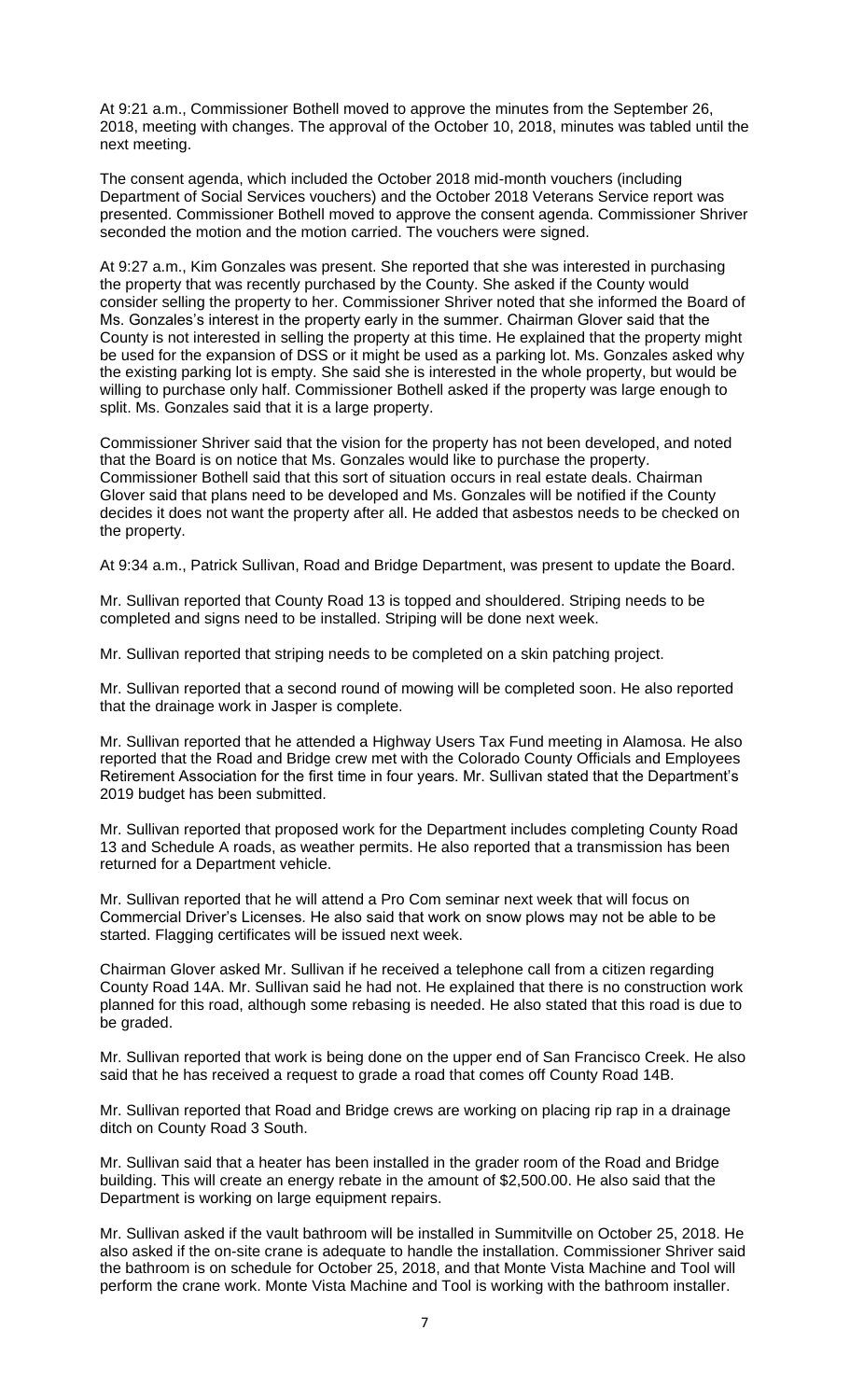She also stated that the Road and Bridge Department may not be needed to assist with this project, unless there is a need for traffic control.

At 9:47 a.m., Ms. Wisdom reported that she will make reservations for the upcoming CCI conference today. Hotel rooms will be booked for two nights.

Ms. Wisdom reported that there will be an open house as the Alamosa County Justice Center on October 19, 2018, from 3:30 to 4:30 p.m.

Ms. Wisdom reported that a meeting with the Town of Del Norte is tentatively scheduled for October 30, 2018.

Ms. Wisdom reported that she will be out of the office on October 23, 2018.

Ms. Wisdom reported that the Employee Appreciation lunch is scheduled for November 8, 2018, at 11:30.

Ms. Wisdom reported that there will be a benefit fair, in two sessions, on November 9, 2018, at 9:00 a.m., and at 1:00 p.m. Representatives from CTSI, CCOERA, WBS, Social Security, and Medicare will be in attendance. There may also be a flu clinic that day, if the Department of Public Health has enough vaccine.

Ms. Wisdom reported that the 2019 County budget will be reviewed in November. There will be a public hearing on the budget on November 29, 2018, at 1:30 p.m. The budget will be approved on December 12, 2018. Ms. Wisdom suggested that the District Attorney's budget be discussed. She also said that the County's 2019 goals need to be discussed for inclusion in the budget. Chairman Glover suggested that legislative priorities be included in the goals. A work session was scheduled for October 24, 2018 at 1:30 p.m. Ms. Wisdom will compile information regarding the County's in-kind contributions (e.g., office space rent) to the DA's budget for this meeting. The Board discussed increasing the rent amount for the DA's office space. It also discussed the discrepancy between public defenders' salaries and Assistant District Attorneys' salaries. Commissioner Bothell asked if the District Attorney's staff might be eligible for CCOERA since they are funded by the County. Commissioner Shriver said that this is worth looking into, and that CTSI bylaws should be reviewed.

At 10:03 a.m., Emily Brown, Department of Public Health was present to update the Board.

Ms. Brown thanked the Board for promoting the Community Health Needs Assessment meeting, scheduled for October 23, 2018.

Ms. Brown reported that the administering of flu shots is going well. She said there was a good turnout for the Monte Vista flu clinic; the amount of people who attended was double the amount in 2017. Ms. Brown stated that the jail nurse is assisting in administering flu shots for the jail staff. Upcoming flu clinics include:

Sargent, October 25, 2018, Sargent Elementary, 3:00 to 6:00 p.m. South Fork, November 3, 2018, South Fork Ambulance/Fire, 7:00 to 10:00 a.m.

Ms. Brown reported that a nurse for the Department has been hired.

Ms. Brown reported discussing the Health Care grant with Development Resources Group and the Rio Grande Hospital Foundation. Either organization may take the responsibility for this grant in July 2019.

At 10:07 a.m., pursuant to C.R.S. 24-6-402(4)(f), Commissioner Shriver moved to go into executive session. Commissioner Bothell seconded the motion and the motion carried.

At 10:14 a.m., the Board came out of executive session and the meeting resumed.

Ms. Brown stated that the Department may be able to administer flu shots at the benefit fair on November 9, 2018. Ms. Wisdom said this would be a benefit to County employees. Commissioner Shriver suggested that an email be sent to notify employees. Ms. Wisdom said that some County employees do not have health insurance. She asked if the County could cover the cost of their flu shots, if the shots are received on November 9, 2018. Ms. Brown said that there is funding for providing some free vaccines, and noted that County health insurance covers the cost of flu shots. Ms. Wisdom said this information is included in all employee packets. Commissioner Bothell suggested that the Public Health Department set up a table at the benefits fair, outlining the services offered by the Department.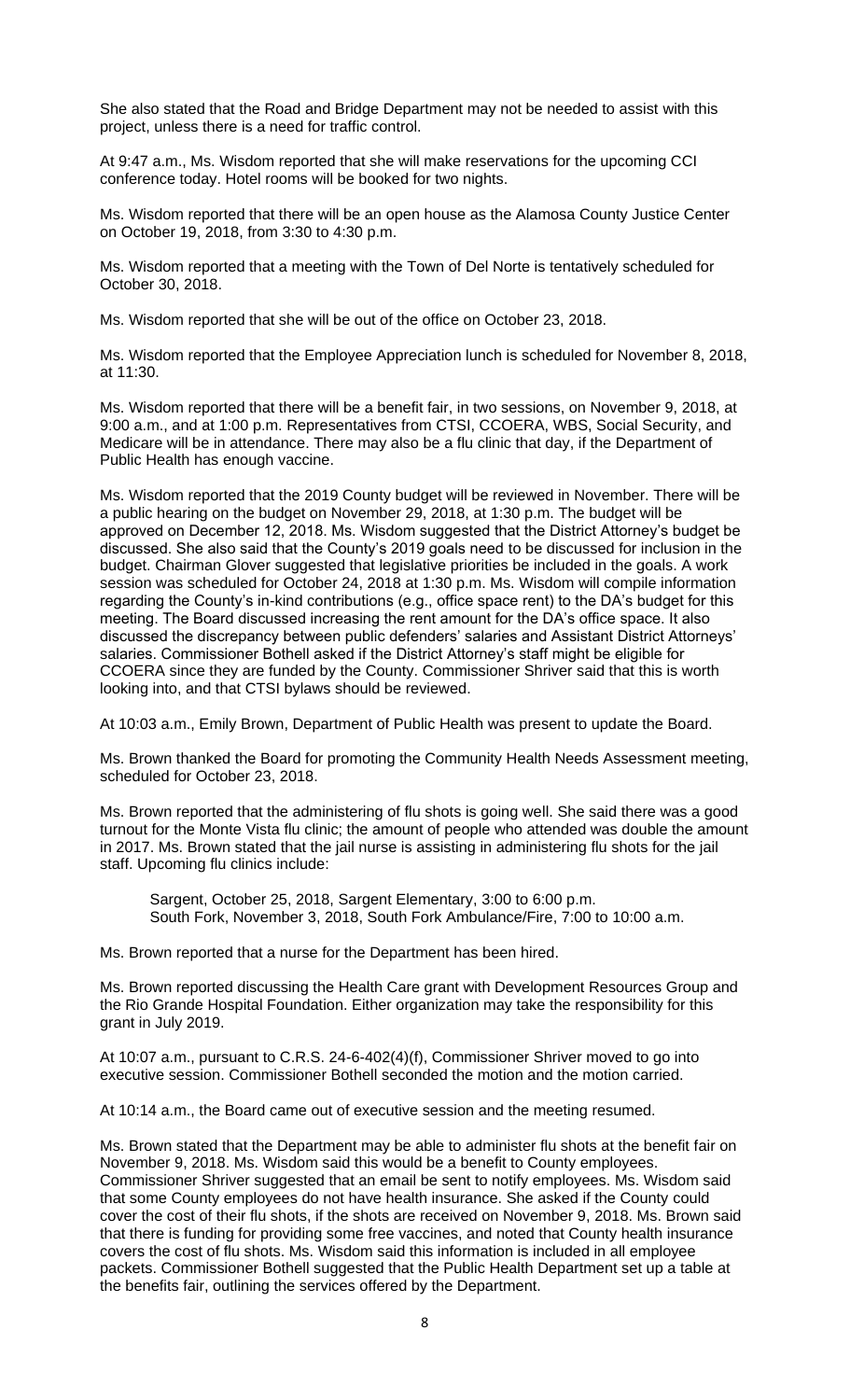At 10:26 a.m., Ms. Wisdom reported that the 227th anniversary of the Bill of Rights is on December 15, 2018. She asked if the Board would issue a proclamation acknowledging the anniversary on that day.

At 10:30 a.m., Jan Bennet and Mettie Swift, League of Women Voters, were present to request a letter of support. Ms. Swift reported that letters of support have been received from Saguache and Alamosa Counties.

Ms. Bennet reported that Colorado women have been voting for 125 years. She stated that the League of Women Voters helps keep democracy safe. She said that people in the Valley do not vote because they believe it does not matter. She said that the nonpartisan League of Women Voters will help register people to vote. She also said that lobbyists will represent the League in Denver.

Ms. Bennet reported that the League of Women Voters has been joined by Fair Maps Colorado in supporting Amendments Y and Z, to change the method by which State and federal legislative districts are drawn. The League of Women Voters received a grant in the amount of \$30,000.00 to support the redistricting project. Ms. Bennet said there will be a meeting tonight in Alamosa to discuss the amendments. She noted that Alamosa County has endorsed the amendments.

Commissioner Shriver stated that the concept of the amendments is good. She said that this area has an issue of fair representation. She also said that it would have been good if more information had been available earlier. Ms. Bennet said that tonight's meeting should help make the amendments clearer. Commissioner Shriver asked if the amendments were constitutional amendments. Ms. Bennet said they are. Ms. Bennet said that there is a concern that people do not have faith in the system; she said that democracy is not a spectator sport.

Commissioner Shriver stated that it would be good if the League of Women Voters stays active. She noted that it could easily become partisan. Ms. Bennet said that the League is hoping to find middle ground. Ms. Swift noted that she is the daughter of a member of the League. Ms. Bennet stated that women working together are powerful. She noted that women in Colorado were given the right to vote in 1893; it took the country until 1920 to give all women the right to vote.

Commissioner Shriver asked if the County would support Amendments Y and Z.

At 10:50 a.m., Commissioner Bothell stated that ballots are being mailed this week. Discussion of the amendments will be old news if it is included in the minutes. John Noffsker stated that the amendments would be beneficial to rural counties. Commissioner Bothell stated that a presentation was made at the San Luis Valley County Commissioners meeting. Commissioner Shriver agreed that the amendments would be beneficial to rural areas, noting that at the federal level, redistricting might spread out districts and dilute concentration. She said that federal seats could be contested more. Commissioner Bothell said that the last time redistricting was done, was after the census. She said redistricting depends on who is in charge of the legislature. Mr. Noffsker said the last redistricting was done to balance ethnicity. Commissioner Bothell said that everyone sees the issue differently. Mr. Noffsker said that independent voters would be on the redistricting commission. Commissioner Bothell said that everyone has political leanings, and there would be opportunities for misleading. Mr. Noffsker asked what the downside of the amendments is. Commissioner Shriver expressed concern that these are constitutional amendments and that there has been very little information disseminated about them. She recommended that voters study the Blue Book. Chairman Glover said that the Blue Book should be studied and the issues should be discussed with other people.

At 11:00 a.m., Ms. Wisdom presented a request from Paul and Rene Lindke to vacate a portion of Kenosha Pass Road adjacent to Lots 10, 11,12, Block 37; Lots 13, 14,15, Block 38 in Alpine Village 7 subdivision. She also presented a request from David Zimmer to vacate a portion of Chehallis Road adjacent to Lots 14, 15, 16, Block 17; Lot 13, Block 16 in Alpine Village 5 subdivision. Ms. Wisdom explained that she has spoken to Patrick Sullivan, Road and Bridge Department about these requests and he did not have any concerns about either vacation. Commissioner Shriver moved to approve the requests to vacate the portion of these roads. Commissioner Bothell seconded the motion and the motion carried. Book 593 Page 1295 is for Kenosha Pass Road vacation. Book 593 Page 1297 is for Chehallis Road vacation.

At 11:04 a.m., Louise Colville, Rio Grande County Museum Director, was present to update the Board. Ms. Colville reported that the Board is updated every October on the Museum's goals and the progress the Museum has made.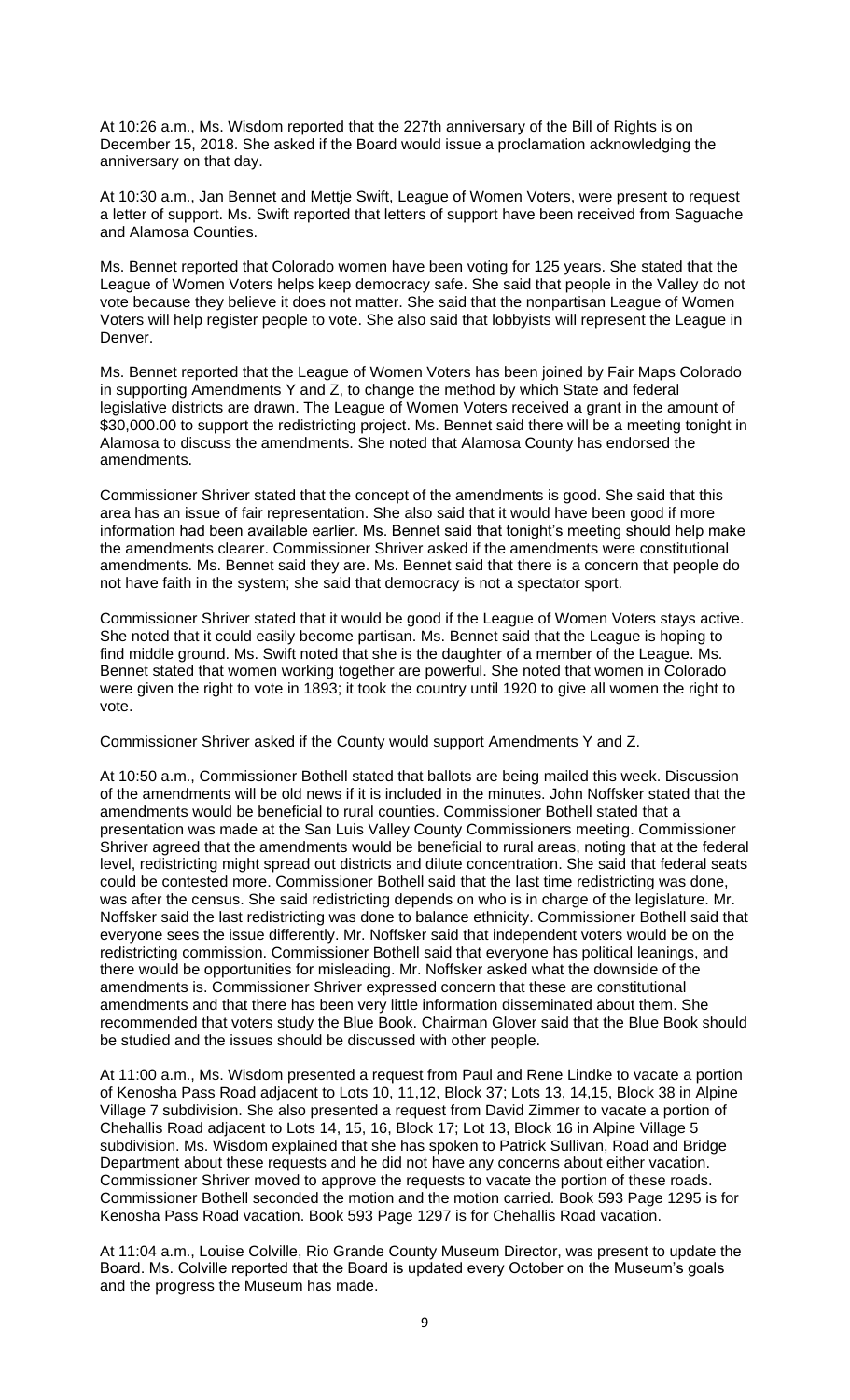Ms. Colville distributed policies for how donations are accepted and asked for the Board's approval.

Ms. Colville reported that she is working on a disaster plan for the Museum, and she is working on other issues, including creating a deaccession list. She explained that the deaccession list is created by reviewing items and determining whether they meet the mission of the Museum or if they are of high enough quality to be displayed. She noted that several items are on the deaccession list because they are duplicates of other items in the Museum. She requested the Board's approval of the deaccession list. She said that in some cases, there is no family to which the deaccessed items can be returned. Commissioner Bothell suggested that the Museum hold a garage sale to dispense with these items. Commissioner Shriver moved to approve the deaccession list. Commissioner Bothell seconded the motion and the motion carried.

At 11:15 a.m., pursuant to C.R.S. 24-6-402(4)(f), Commissioner Bothell moved to go into executive session for personnel reasons. Commissioner Shriver seconded the motion and the motion carried.

At 11:28 a.m., the Board came out of executive session and the meeting resumed. Chairman Glover asked for the Commissioners' updates.

Commissioner Shriver reported that Tri County Senior Citizens Center is 100 percent full. She also reported that there is a new Department of Housing and Urban Development rule regarding smoking near the building. Commissioner Shriver stated that a retreat is scheduled to plan for 2019. She reported that Tri County will no longer serve breakfasts.

Commissioner Shriver reported attending a Development Resources Group and Council of Governments meeting. The 2019 dues will be assessed soon. Commissioner Shriver stated that a five-year economic development plan was discussed.

Commissioner Shriver reported that water management group, Subdistrict 1, is down 250,000 acre feet because of the drought and this could impact the County. She said that the Subdistrict may not be able to meet its 20-year goal as required by SB 222. She said that serious adjustments in water management may be needed.

Commissioner Bothell reported that a five-year analysis is being conducted by the South Central Seniors. She said there will be a meeting on November 13, 2018, at 6:00 p.m., in the Annex to gather public input.

Commissioner Bothell reported being on a conference call regarding the Canada/Mexico trade agreement. Mr. Noffsker asked if exporting potatoes is part of the agreement. Commissioner Bothell stated that she talked to Jim Ehrlich, Colorado Potato Administrative Committee, who said there are five families who grow potatoes in Mexico and control the market there. She said the new trade agreement addresses dairy products, poultry, wheat, eggs, automobile manufacturing, and electronic copyrights. She said the agreement includes food safety provisions. She also said that there will be no tariffs on electronic and digital products. Copyrights will be in force for 75 years for electronic products and for 10 years for drug patents.

Chairman Glover reported attending the CCI legislative committee meeting. He said that 10 bills were chosen to address, including the Underfunded Courthouse Grants. He stated that seven items have been supported by the County. He said this is a "good shot to do good work." Commissioner Bothell asked if the District Attorney's budget was addressed. Chairman Glover said it was not, because it is a problem that people are already addressing. Commissioner Shriver said that CCI and CDAC need to communicate. Chairman Glover said there are several CCI staff changes; how this will affect the County will be known in November. A new CCI director will be appointed by the CCI board.

At 11:40 a.m., Chairman Glover reported receiving bids for several vehicles: a truck for the Sheriff's Office and a van for DSS. The bid for the DSS van was in the amount of \$28,553.00 with a \$3,000.00 rebate (\$25,912.99 total). He reported that Town and County Car and Truck Center has used vehicles available that could be purchased for the Emergency Manager and Public Health's use. He also said that a 2019 vehicle with hail damage could be purchased for \$29,500.00 (original price: \$37,900.00). Ms. Wisdom stated that if the vehicle is purchased now, a supplemental budget would have to be done and the funds taken from the 2019 budget. She noted that the 2018 budget is doing well and is still under budget through the third quarter of 2018.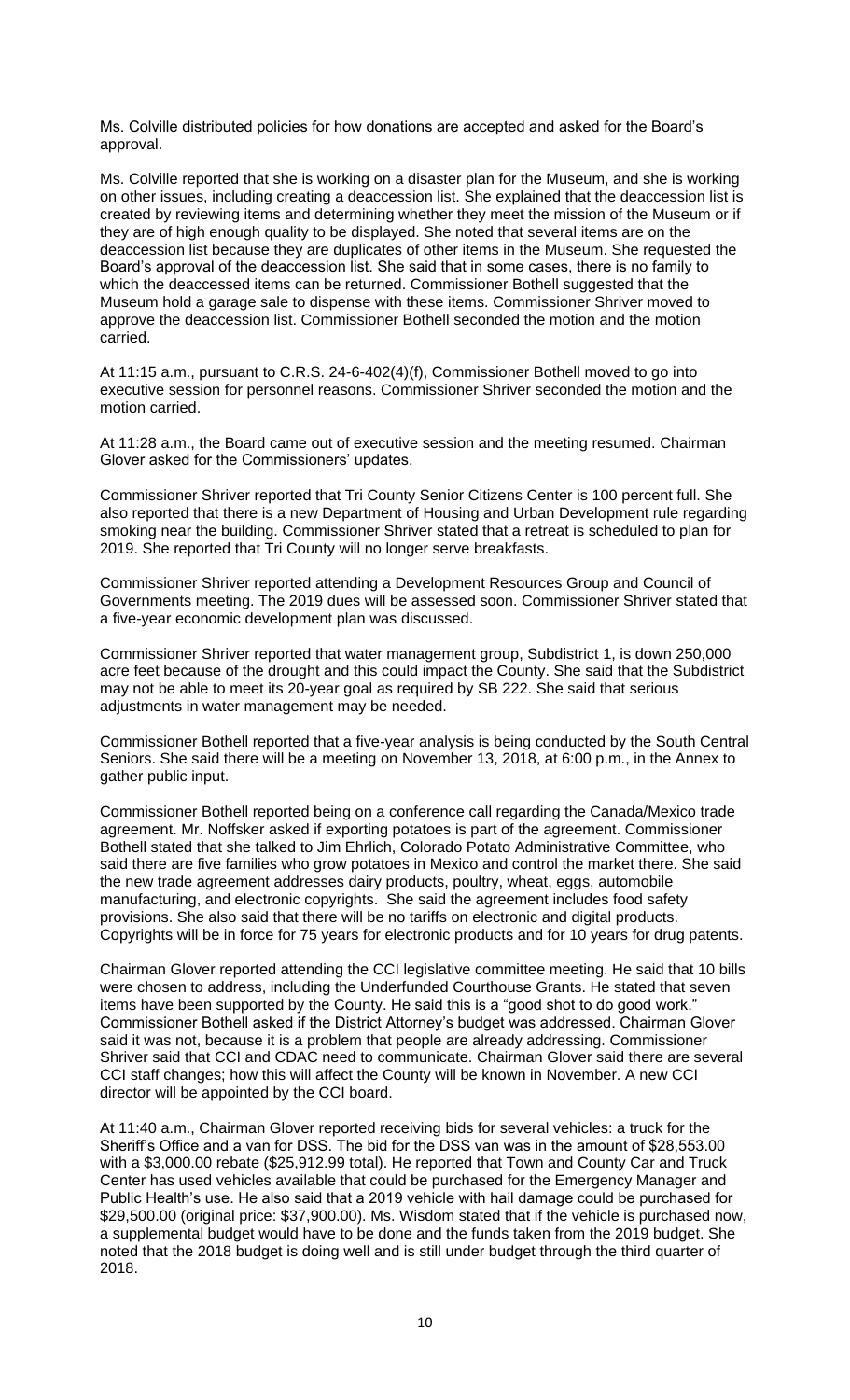Chairman Glover stated that it might make sense to purchase the 2019 vehicle. Commissioner Shriver agreed. Commissioner Bothell stated that her preference would be to wait to make the purchase under the 2019 budget. She said that the Board had discussed selling the County's fleet vehicles to help with the cost of the new vehicle. Chairman Glover said this may be the best deal, but noted it did not make a difference to him. Commissioner Shriver said it could go either way, but noted that this may be the better deal now. Chairman Glover suggested that the Board think about it.

Chairman Glover said that he would move forward with the purchase of the DSS van. Commissioner Bothell asked to see the bids for the vehicles in order to provide documentation for the sale. She noted that governments get in trouble without the proper evidence. Chairman Glover said he would put the bid comparison together for the next meeting.

Ms. Wisdom reported that work continues on the policies and procedures document that was required by the last audit. She said there are quite a few policies and procedures, and asked how the Board would like to review them: all at once or as they are written. It was decided that the Board would review the policies and procedures as they are written, then again when the document is complete.

Ms. Wisdom reported that Bobbie Hatton is interested in serving as the County's facilities and fleet manager. This would be a promotion for Ms. Hatton. Ms. Wisdom asked for the Board's approval. Commissioner Shriver asked if a separate job description would be written. Ms. Wisdom said the job description needs to be created. The Board will consider this new position.

At 12:00 p.m., Commissioner Shriver moved to adjourn the meeting. Commissioner Bothell seconded the motion and the motion carried. The meeting was adjourned.

\_\_\_\_\_\_\_\_\_\_\_\_\_\_\_\_\_\_\_\_\_\_\_\_\_\_\_\_\_\_\_\_\_\_\_\_\_\_\_\_\_\_\_\_\_\_\_\_\_\_\_\_\_\_\_\_\_\_\_\_\_\_\_\_\_\_\_\_\_\_\_\_\_\_\_\_

Attest:

Gene Glover, Chairman Mona Syring Chairman of the Board Clerk of the Board

COUNTY COMMISSIONERS' PROCEEDINGS

State of Colorado (a) ss County of Rio Grande )

The Board of Rio Grande County Commissioners met in regular session on Wednesday, October 31, 2018. Members present were Chairman Gene Glover, Commissioner Suzanne Bothell, Commissioner Karla Shriver, County Administrator Roni Wisdom, Clerk of the Board Mona Syring, and Clerk of the Board in Training Nikita Christensen.

At 9:00 a.m., Chairman Glover called the Board meeting to order and gave the opening prayer. The Pledge of Allegiance was said.

Commissioner Bothell moved to approve the agenda with the deletion of a discussion regarding blight, and changes of times to visit the Department of Social Services for Halloween and to hear a liquor license renewal. Commissioner Shriver seconded the motion and the motion carried.

Chairman Glover asked if there were any public comments and there were none.

Commissioner Bothell moved to approve the minutes from the October 10, 2018, meeting with changes. Commissioner Shriver seconded the motion and the motion carried. Commissioner Bothell moved to approve the minutes from October 17, 2018, meeting with changes. Commissioner Shriver seconded the motion and the motion carried.

Commissioner Shriver suggested that the snow removal policy be distributed to employees.

The consent agenda, which included the October 2018 end-of the-month vouchers and the October 2018 payroll was presented. Commissioner Bothell moved to approve the consent agenda. Commissioner Shriver seconded the motion and the motion carried. The vouchers were signed.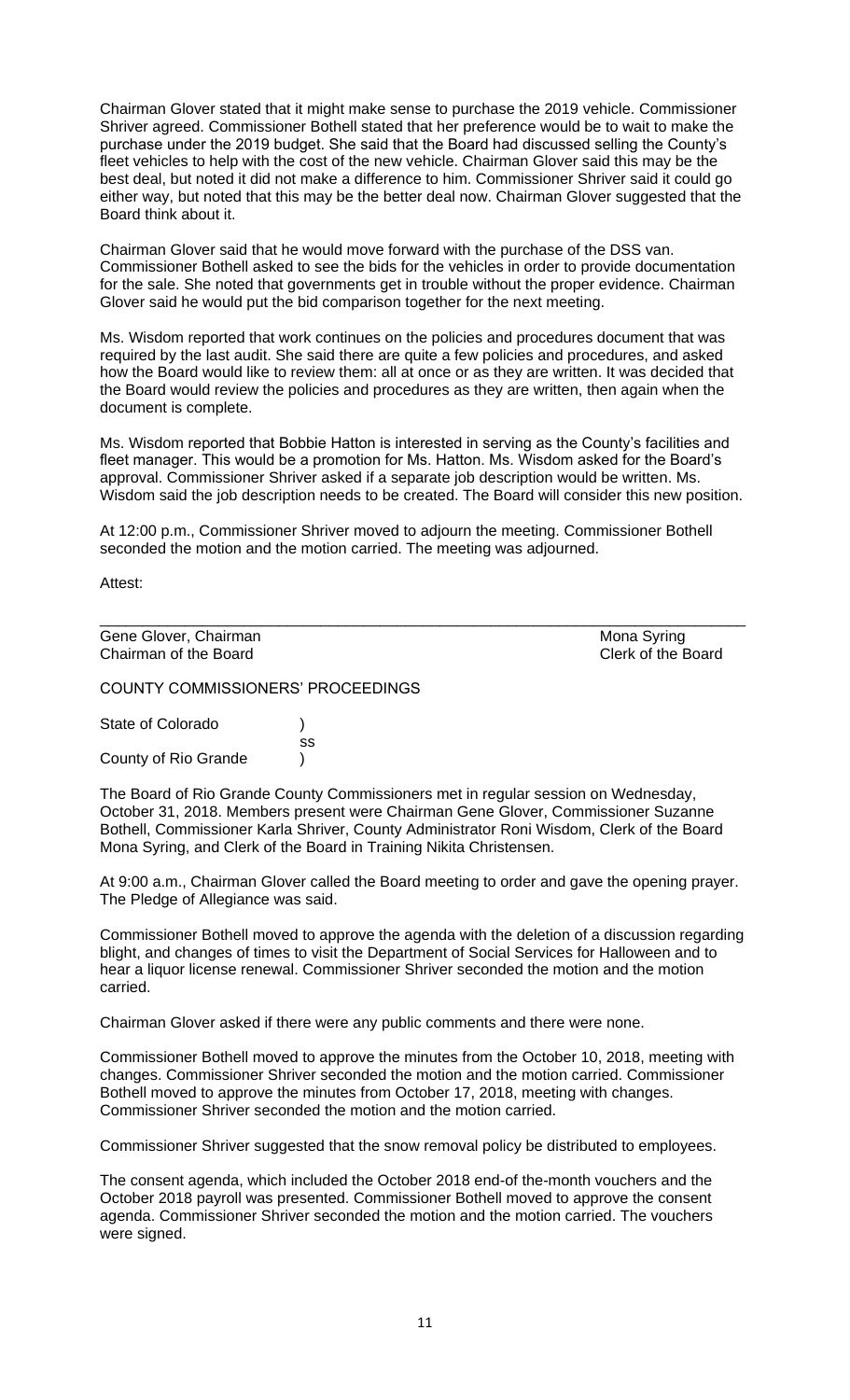# **October 2018 Extra-Run Vouchers**

| <b>VENDOR</b>           | <b>SERVICE</b>  | <b>AMOUNT</b> |
|-------------------------|-----------------|---------------|
| CenturyLink             | Telephone       | \$426.79      |
| Verizon Wireless        | Telephone       | \$203.20      |
| <b>Verizon Wireless</b> | Telephone       | \$1,258.45    |
| Verizon Wireless        | Telephone       | \$170.40      |
| <b>Verizon Wireless</b> | Telephone       | \$325.51      |
| <b>Xcel Energy</b>      | Electricity/Gas | \$6,838.37    |
| <b>TOTAL</b>            |                 | \$9,222.72    |

## **October 2018 Mid-Month Vouchers**

| <b>VENDOR</b>                      | <b>SERVICE</b>                                  | <b>AMOUNT</b> |
|------------------------------------|-------------------------------------------------|---------------|
| <b>Agency Tourism Marketing</b>    | Leads Processing                                | \$125.00      |
| Alpine Archaeological Consultants, | Summitville CDPHE Grant/Kristine                |               |
| Inc.                               | Borchers/CDPHE 19 Fees                          | \$20,230.79   |
| Alta Fuels, LLC                    | Inv Cont - 203606, 203565 / Acct# 1935          | \$16,524.87   |
| Axon Enterprises, Inc.             | Acct# 107320/Taser Cartridges                   | \$1,750.00    |
|                                    | Electrical Labor to Disconnect the Floor Box in |               |
| Billings Electric, Inc.            | Roni's Office                                   | \$212.50      |
| <b>Brandon Rogers</b>              | Miles and Meeting                               | \$56.16       |
| Brown's Septic Svc Inc.            | <b>Rental Portable Restroom</b>                 | \$76.00       |
| Bryan Christensen                  | Miles and Meeting                               | \$60.35       |
| Carol Keith                        | Serve Safe Certificate Class                    | \$140.00      |
| CenturyLink                        | Acct# 7196573325233                             | \$61.79       |
| Ciello Powered by SLVREC           | Acct# 7000703800                                | \$97.60       |
| Ciello Powered by SLVREC           | Acct# 7000860100                                | \$93.86       |
| Ciello Powered by SLVREC           | Acct# 7000758500                                | \$97.75       |
| Ciello Powered by SLVREC           | Acct# 7000751300                                | \$562.44      |
| Ciello Powered by SLVREC           | Acct# 7000751200                                | \$527.10      |
| Ciello Powered by SLVREC           | Acct# 7000708800                                | \$59.95       |
| Co Dept. of Pub Hlth & Env         | Account 03-14 Isds Fees/5 OWTS X \$20.00        | \$100.00      |
| <b>Coast to Coast Computer</b>     | Acct# 291679/Toner                              | \$298.00      |
|                                    | Winter Conference/John Noffsker, Gene           |               |
| Colorado Counties Inc.             | Glover, Suzanne Bothell, Roni Wisdom            | \$1,400.00    |
| Colorado Depart. of Revenue        | Acct# 01277561-0001                             | \$293.00      |
| <b>Conejos County Nursing</b>      | July and September 2018 Payment                 | \$4,581.62    |
| Cornerstone Construction, LLC      | Acct# RGSO                                      | \$125.00      |
| CPI/Guardian                       | Acct# RGSO/Inmate Clothing Storage              | \$6,500.00    |
| Daniel & Kendra Koehn              | Storage Rental Jul-Dec 2018/Unit C              | \$150.00      |
| Direct TV                          | Acct# 045235405                                 | \$178.98      |
| <b>District Attorney Office</b>    | 10Th Portion of the 2018 Budget                 | \$19,666.67   |
| <b>Dixie Diltz</b>                 | Miles to Meetings and Blight                    | \$48.60       |
| Doug Cooper                        | <b>Miles and Meetings</b>                       | \$52.07       |
| <b>Edifice Creative, LLC</b>       | Monthly Tourism Engine                          | \$50.16       |
| Gene Glover                        | CCI Denver 498 Miles                            | \$224.00      |
|                                    | Acct RGSO/2006 Ford F150 - Rewire               |               |
| Glenn's Auto Repair, Inc.          | Headlights                                      | \$91.80       |
| Gobins, Inc.                       | Acct# 21611Can                                  | \$34.73       |
| Gobins, Inc.                       | Acct# 21609                                     | \$33.43       |
| Gunbarrel Station, Inc.            | A-18/A-30/84                                    | \$55.00       |
| Haynie's Inc.                      | Inv Cont - 488562/Acct# 7068                    | \$79.73       |
| J. & J. Rental Centers, LLC        | <b>Hotsy Switch</b>                             | \$94.10       |
|                                    | Inv Cont - 373747, 159694, 376050, 376899,      |               |
| Jack's Market                      | 377301, 378014, 380194/Acct4000                 | \$78.29       |
| James Clare                        | <b>Miles and Meetings</b>                       | \$52.25       |
| <b>KASY</b>                        | <b>Television Spots</b>                         | \$237.33      |
| Kathy's Fabric Trunk               | Acct RGSO/48 Patches                            | \$96.00       |
| Ken's Service Center               | Oil Change for 2008 Ford F150                   | \$73.48       |
| Ken's Service Center               | Inv Cont - 52900, 52865, 52683/Acct RGSO        | \$2,636.51    |
| <b>Kimberly Bryant</b>             | Monthly Pay September 2018/SIM                  | \$2,536.29    |
| Kristi Hillis                      | Monthly Pay for September 2018                  | \$1,125.00    |
| Krge.Com                           | Digital Ads/Wallpaper Ads                       | \$785.72      |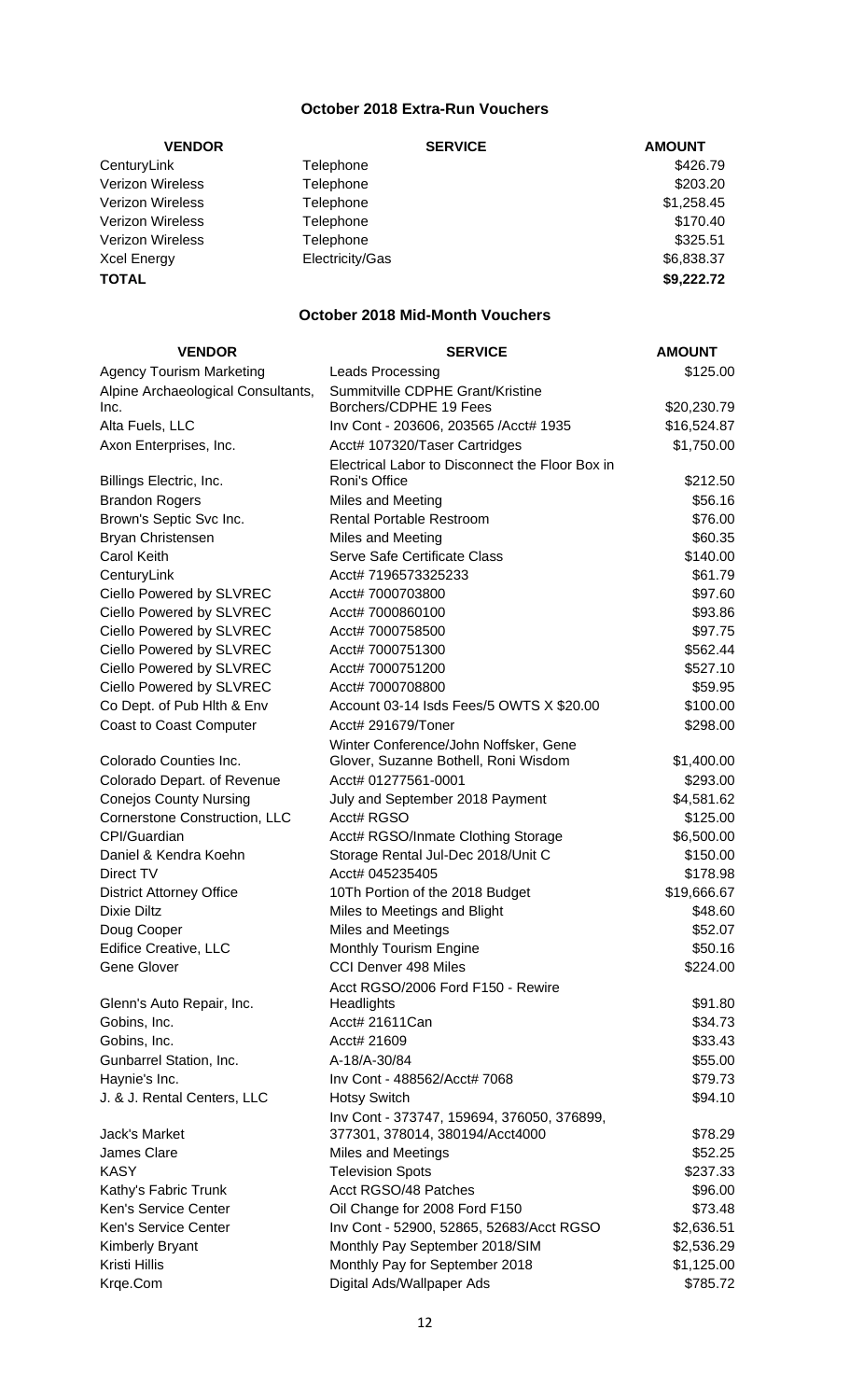| <b>KWBQ</b><br>Lenco West, Inc.         | <b>Television Spots</b><br>Zink Rod                                                                                                | \$497.30<br>\$12.88 |
|-----------------------------------------|------------------------------------------------------------------------------------------------------------------------------------|---------------------|
| <b>Maddox Collections</b>               | Pre-Employment Drug Tests                                                                                                          | \$60.00             |
| <b>Mark Mueller</b>                     | <b>Miles and Meetings</b>                                                                                                          | \$56.30             |
| Master Print & Web Design, Inc.         | Quarterly Website Hosting for RGPP                                                                                                 | \$120.00            |
|                                         | Website Hosting/Domain Rental/ Search                                                                                              |                     |
| Master Print & Web Design, Inc.         | <b>Engine Optimization</b>                                                                                                         | \$205.00            |
| <b>Matco Tools</b>                      | 360 Swivel Del                                                                                                                     | \$137.45            |
| MDS Waste & Recycle, Inc.               | Cust# 636860026494 for Oct                                                                                                         | \$143.00            |
| Meadow Gold Dairies, Inc.               | Inv Cont - 81002920/Acct# 1052229                                                                                                  | \$343.50            |
| Mike Schaefer                           | Miles and Meeting                                                                                                                  | \$56.30             |
| Mobile Record Shredders, LLC            | <b>Recycling Fee</b>                                                                                                               | \$28.00             |
|                                         | Labor to Repair Handle and Switch on Floor                                                                                         |                     |
| Monte Electric                          | <b>Buffer</b>                                                                                                                      | \$75.00             |
| Monte Vista Cooperative                 | Acct# 4545094                                                                                                                      | \$868.33            |
| Park County Jail                        | September Billing                                                                                                                  | \$810.00            |
| Pen Craft Design Company                | Tourism Assistant - Sept                                                                                                           | \$800.00            |
| Roadsafe Traffic Systems, Inc.          | Paint                                                                                                                              | \$19,533.00         |
|                                         | Drafting Services - Floorplans, Elevation and<br>Section for Permit in Rio Grande                                                  |                     |
| Russell Surveyors & Associates,<br>Inc. | County/Structural Engineering Service -<br>Analysis and Drafting Permit Drawings                                                   | \$2,000.00          |
| S & S Distribution, Inc.                | <b>Water Delivery</b>                                                                                                              | \$31.00             |
| Sam's Club                              | Acct 1018 2538/Sept Billing                                                                                                        | \$3,119.38          |
|                                         | Replace Insulated Glass in Treasurer Office/26                                                                                     |                     |
| San Luis Valley Regional                | X 68                                                                                                                               | \$285.00            |
| San Luis Valley TV Inc.                 | 4th Quarter for 2018                                                                                                               | \$1,450.00          |
| <b>Shamrock Foods Company</b>           | Inv Cont - 11012655/Acct# 86268                                                                                                    | \$2,534.35          |
|                                         | Behavioral Health Group/SIM - September                                                                                            |                     |
| SLV Behavioral Health Group, Inc.       | 2018<br>Post Its, Hole Punch, Calc Ribbon,                                                                                         | \$5,135.10          |
| <b>Staples Business</b>                 | Reinforcements, Printer                                                                                                            | \$394.68            |
| <b>Staples Business</b>                 | <b>Office Furniture</b>                                                                                                            | \$1,467.75          |
| Stericycle Inc.                         | <b>Regulatory Updates for September</b><br>2018/Regulatory Updates for October 2018<br>Inv Cont - 924299163, 924311626, 924308381, | \$83.34             |
|                                         | 924341050, 924350960, 924363925,<br>924363924, 924374545, 924399631,                                                               |                     |
| <b>Suncor Energy</b>                    | 924367663                                                                                                                          | \$137,596.50        |
|                                         | GIS Rio Grande County/Map Plotter and GIS                                                                                          |                     |
| The Sidwell Company                     | Training                                                                                                                           | \$15,885.00         |
| Thyssenkrupp Elevator                   | Elevator Contract # 17952 - 10/01-12/31/2018                                                                                       | \$848.37            |
| <b>TKK Electronics</b>                  | Acct RGSO/Forest Service Grant                                                                                                     | \$3,014.00          |
| <b>Tom Haefeli</b>                      | Miles and Meeting                                                                                                                  | \$66.20             |
|                                         | Install New Acorn Ss Lv - Toilet Combo/Install                                                                                     |                     |
| Torres Plumbing & Heating, LLC          | New Hammer Arrestor (Jail)/Unclogged Sewer<br>line in B-Pod                                                                        | \$4,723.79          |
| <b>Total Office Solutions</b>           | Acct# 21609-0/Chair                                                                                                                | \$339.14            |
|                                         | Museum 1512/Annex 1892/Courthouse                                                                                                  |                     |
| Town of Del Norte                       | 1822/1035 6th St 1030.2                                                                                                            | \$453.55            |
| <b>Valley Courier</b>                   | Ad for Cook/Detention/Deputy                                                                                                       | \$517.50            |
| <b>Valley Courier</b>                   | Ad for PH Nurse                                                                                                                    | \$128.25            |
|                                         | Inv Cont - 103480, 103684, 104025, 103885,<br>103836, 104024, 104023, 104026/Acct#                                                 |                     |
| Valley Equipment Leasing, Inc.          | <b>RGCMV</b>                                                                                                                       | \$13,477.53         |
| Valley Imaging Products, LLC            | Sheriff                                                                                                                            | \$80.42             |
| Valley Imaging Products, LLC            | <b>Monthly Copies</b>                                                                                                              | \$17.50             |
| Valley Lock And Security, Inc.          | Monitoring for Year 2018                                                                                                           | \$105.00            |
| Valley Lumber And Supply, Inc.          | <b>Nails</b>                                                                                                                       | \$10.43             |
| <b>Valley Publishing</b>                | Ad for Cook/Detention/Deputy                                                                                                       | \$147.75            |
| Valley Publishing                       | Bontrager                                                                                                                          | \$24.00             |
|                                         | Acct# Riogshe/Replacement of Water                                                                                                 |                     |
| Vendola Plumbing, Inc.                  | Heaters/1/2 Proposal Amount                                                                                                        | \$14,215.00         |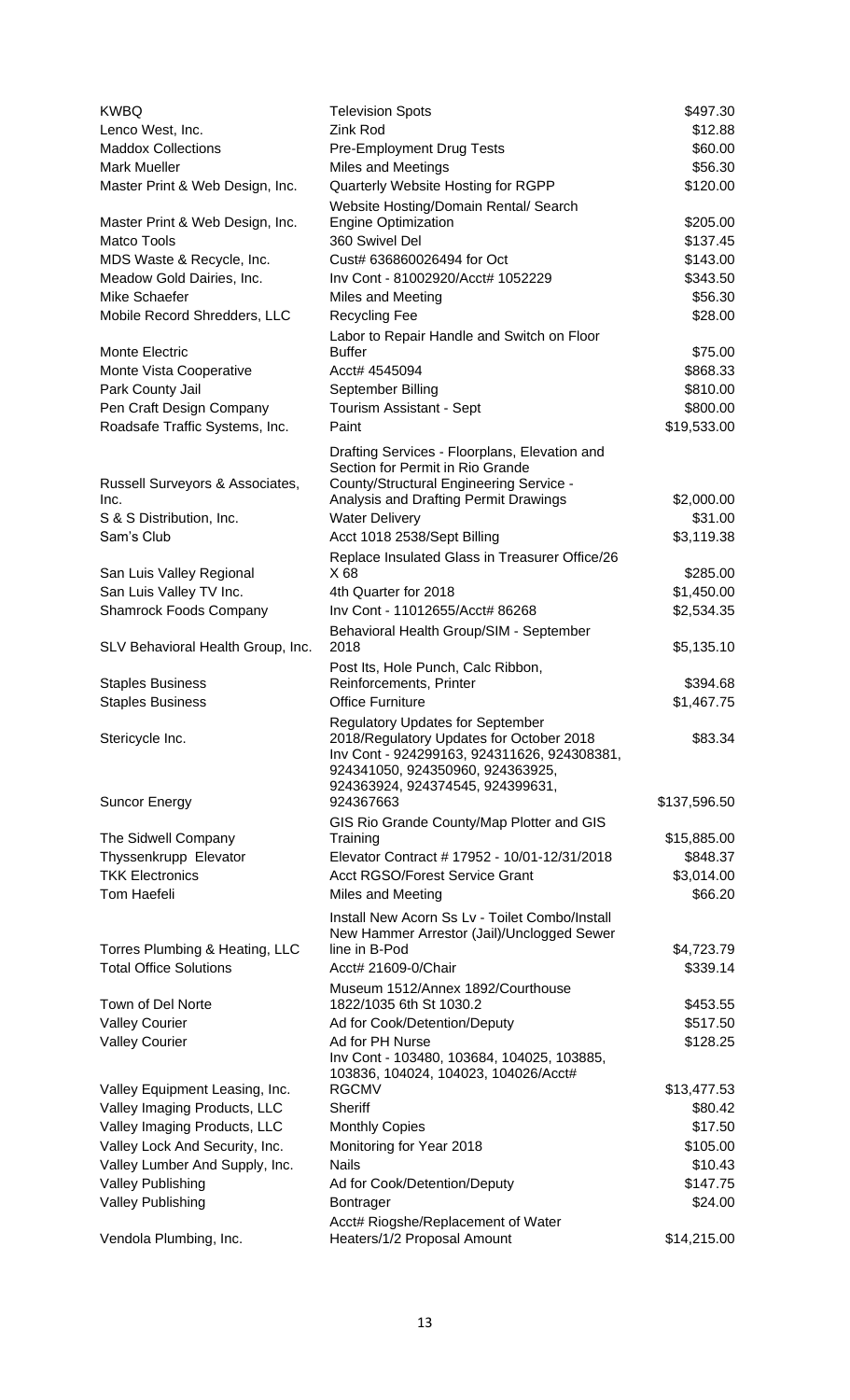| <b>Wagner Equipment</b>      | Inv Cont - P03C0471216, P03C0471289,<br>P03C0471954, P03C0472039, S03W0842303,<br>S03W0842167, P00C2101312, P03C0471736,<br>S03W0842094 | \$5,452.38   |
|------------------------------|-----------------------------------------------------------------------------------------------------------------------------------------|--------------|
| Waste Management-            | Cust# 05925-74006                                                                                                                       | \$234.06     |
| Wex Bank                     | Acct# 0406-00-819100-9                                                                                                                  | \$339.06     |
| Wex Bank                     | Acct# 0406-00-819102-5                                                                                                                  | \$878.98     |
| William F. Dunn              | Legal Fees for Sept and Oct                                                                                                             | \$850.00     |
| <b>WSB Computer Services</b> | Recycling Fees for Hard Drives/Recycling Fees<br>for Direct TV Boxes                                                                    | \$56.20      |
|                              |                                                                                                                                         |              |
| <b>WSB Computer Services</b> | Acdsee Ultimate Pack                                                                                                                    | \$109.00     |
| <b>WSB Computer Services</b> | New Computers/Battery Backup                                                                                                            | \$7,578.00   |
| <b>WSB Computer Services</b> | Recycling Fees for Toner                                                                                                                | \$3.60       |
| <b>WSB Computer Services</b> | Surface Pro Tablet Hcc                                                                                                                  | \$1,912.00   |
| <b>Xcel Energy</b>           | Acct# 53-1083310-0                                                                                                                      | \$1,893.54   |
| <b>Xcel Energy</b>           | Acct# 53-1084871-0                                                                                                                      | \$2,010.25   |
| TOTAL                        |                                                                                                                                         | \$335,567.58 |

# **October 2018 End-of-the-Month Vouchers**

| <b>VENDOR</b>                                     | <b>SERVICE</b>                                                                       | <b>AMOUNT</b> |
|---------------------------------------------------|--------------------------------------------------------------------------------------|---------------|
| Airgas USA, LLC                                   | Payer 2414544                                                                        | \$220.37      |
| Airport Rd Café                                   | <b>CFR Meeting</b>                                                                   | \$375.00      |
| Alamosa County                                    | Oct 2018 Rent                                                                        | \$315.00      |
| Alta Fuels, LLC                                   | Inv Cont - 205692                                                                    | \$16,214.49   |
| American Electric Company                         | Light Bulbs for Outside of Jail                                                      | \$207.55      |
| Brown's Septic Svc Inc.                           | <b>Restroom and Cleaning Service</b>                                                 | \$23.00       |
| Brown's Septic Svc Inc.                           | <b>Restroom Cleaning</b>                                                             | \$46.00       |
|                                                   | Check All Four Furnaces in Museum. Found<br>Bad Electrical Connections and One Draft |               |
| <b>Brumley Plumbing Heating</b>                   | Inducer Motor Running All the Time                                                   | \$413.17      |
| Business Solutions Leasing, Inc.                  | Acct# 101-1260978-000                                                                | \$60.10       |
| Cary Aloia                                        | Miles and Meeting                                                                    | \$73.40       |
| Center Parts Store, Inc.                          | <b>Cust# 521</b>                                                                     | \$315.72      |
| <b>Central States Hose</b>                        |                                                                                      | \$185.53      |
| CenturyLink                                       | Acct# 7196573454                                                                     | \$61.55       |
| CenturyLink                                       | Acct# 7198735588                                                                     | \$54.46       |
| CenturyLink                                       | Acct# 7198524781                                                                     | \$442.74      |
| <b>Chaffee County Sheriff</b>                     | September Holding                                                                    | \$315.00      |
| <b>Charles Stillings</b>                          | Meeting and Miles                                                                    | \$65.75       |
|                                                   | Labor (Checked Furnace Was Locked Out,                                               |               |
| Chavez Plumbing & Heating, LLC                    | Services and Checked Operations)                                                     | \$156.00      |
| Chematox Laboratory, Inc.                         | Acct# RGSO Blood Collection Kit                                                      | \$109.85      |
| Ciello Powered By SLVREC                          | Acct# 7000860000                                                                     | \$33.91       |
|                                                   | Winter Conference/P Sullivan/D Miles @ 350.00                                        |               |
| Colorado Counties Inc.                            | Each                                                                                 | \$700.00      |
| Columbine Automotive                              | Fuses/Rio Grande Road Dept.                                                          | \$45.00       |
| <b>Conduent Business Solutions,</b><br><b>LLC</b> | Cust# 287631/Land Records Management<br>System Aug 2018                              | \$1,458.00    |
| <b>Conduent Business Solutions,</b>               | Monthly Hosting and Monthly Hosting Extra                                            |               |
| <b>LLC</b>                                        | Desk                                                                                 | \$3,281.21    |
| Cynthia Ford                                      | Miles to and From Meetings                                                           | \$126.45      |
| Cynthia Ford                                      | Last 1/2 of Sept Payment                                                             | \$750.00      |
| Cynthia Ford                                      | Miles to Meetings and Verizon/AT&T                                                   | \$590.65      |
| Cynthia Ford                                      | 1st 1/2 of Oct Payment                                                               | \$4,050.00    |
| D-A Lubricant Company                             | Inv Cont - 2018-27969-00 /                                                           | \$12,973.25   |
| David Scheel                                      | <b>Office Equipment - Flashlight Batteries</b>                                       | \$12.99       |
| Del Norte Bank                                    | Safety Deposit Box 127                                                               | \$15.00       |
| Dianne Koshak                                     | Miles to Meetings                                                                    | \$38.70       |
| Direct TV                                         | Acct# 045235405                                                                      | \$184.69      |
| <b>Emily Brown</b>                                | Miles to Meetings                                                                    | \$142.20      |
| <b>Everett Myers</b>                              | <b>Meeting and Miles</b>                                                             | \$65.30       |
| <b>First Bankcard</b>                             | Facebook and Kristy Mtn Sports                                                       | \$47.71       |
| <b>First Bankcard</b>                             | Acct# 1595/2016 Shsg Proj1 L2, M&A - 2017<br>Shsg Proj1 L3                           | \$3,857.58    |
|                                                   |                                                                                      |               |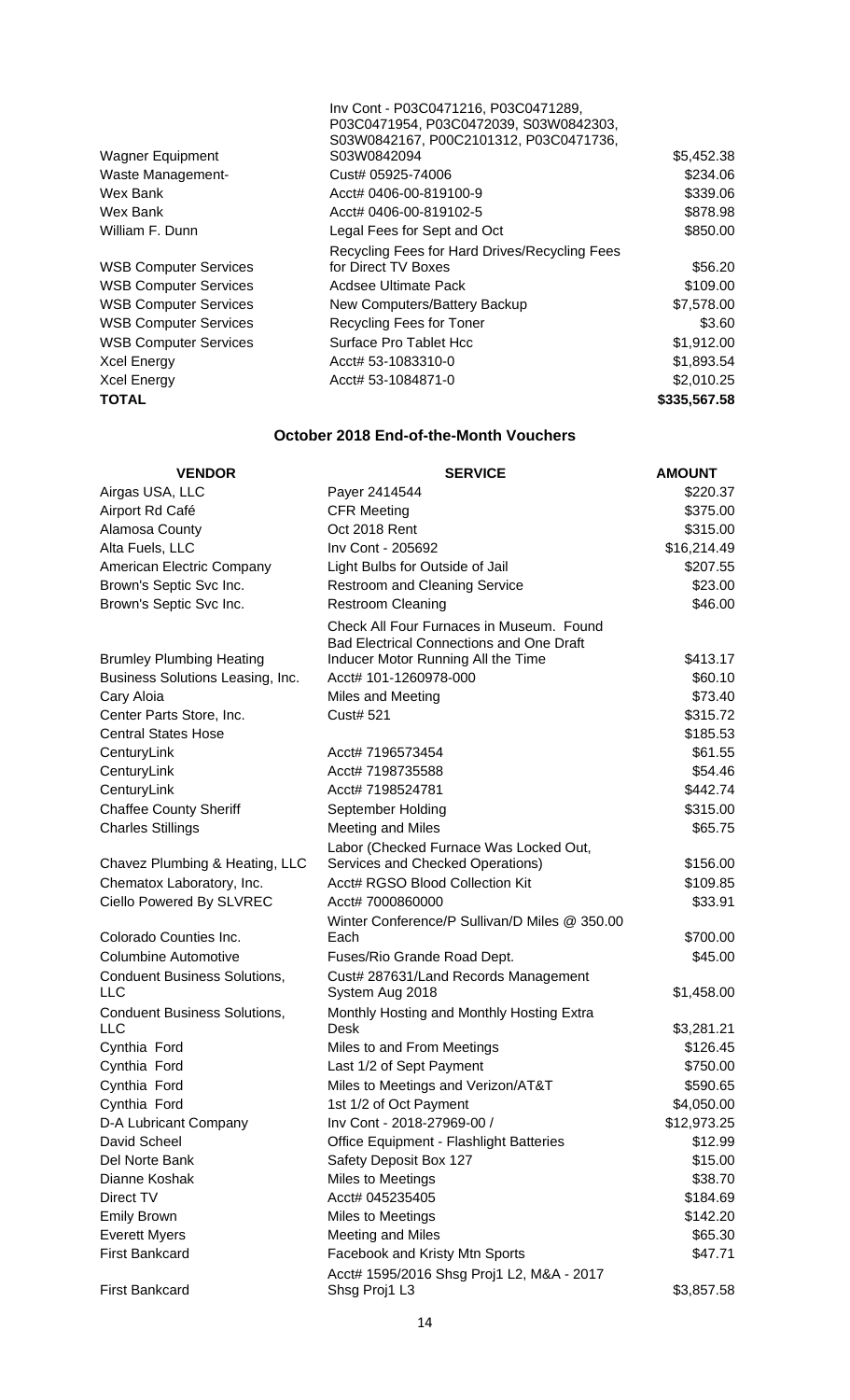| Gobins, Inc.                      | Acct #21608/Toner and Copier/Treasurer                  | \$65.72    |
|-----------------------------------|---------------------------------------------------------|------------|
| Gobins, Inc.                      | Acct# 13756                                             | \$161.61   |
| Gobins, Inc.                      | Acct# 21611Can                                          | \$34.73    |
| <b>Great America Financial</b>    | Acct# 025-1070947-0000                                  | \$349.13   |
| <b>Great America Financial</b>    | Agreement# 016-0939369-000                              | \$136.17   |
| Gunbarrel Station, Inc.           | B-1/A-51/L-42/A-12                                      | \$355.00   |
| Haynie's Inc.                     | Acct# 7066                                              | \$1,303.87 |
| Ida Salazar                       | Miles to Meetings                                       | \$387.90   |
| <b>IHS Pharmacy</b>               | Acct# RGSO/September Meds                               | \$13.73    |
|                                   | Inv Cont - 264193, 383750, 386523, 387028,              |            |
| Jack's Market                     | 388069/Acct# 4000                                       | \$71.27    |
| <b>James Leist</b>                | Mileage and Meals to C/DOT Training                     | \$365.13   |
| Jean Borrego                      | Miles to Meetings                                       | \$558.00   |
| Jean Borrego                      | Salary for Oct 2018                                     | \$5,000.00 |
| Jean Borrego                      | <b>Meals On Travel</b>                                  | \$20.71    |
| Jean Borrego                      | Verizon Bill                                            | \$100.77   |
| Kaleigh Benavides                 | Miles to Meetings                                       | \$77.85    |
| <b>KD Klene</b>                   | Acct# S10627172P                                        | \$235.26   |
|                                   | 2018 Web Search Storage and Access                      |            |
| Leds, LLC                         | Fee/July, August, Sept.                                 | \$1,716.00 |
| <b>Leonard Brown</b>              | <b>Meeting and Miles</b>                                | \$50.00    |
| Leroy A Romero                    | Monthly Cleaning                                        | \$150.00   |
| Michael Mitchell                  | <b>Meeting and Miles</b>                                | \$65.30    |
| Mona Syring                       | Clerk to the Board for Sept 2018                        | \$467.40   |
| Mona Syring                       | Clerk to the Board for October                          | \$427.60   |
| Monte Vista Cooperative           | Twine                                                   | \$44.99    |
| Monte Vista Machine Tool          | Disassemble and Repair Hydraulic Cylinder               | \$352.50   |
| Myers Brothers Truck and Tractor, | $B-1$                                                   |            |
| Inc.                              |                                                         | \$77.46    |
| Nancy Molina                      | Miles to Meetings/Pyc Meeting Drinks/Storage<br>Bins X2 | \$102.17   |
| O & V Printing, Inc.              | Envelopes                                               | \$491.73   |
| O & V Printing, Inc.              | Envelopes - Treasurer                                   | \$94.83    |
| Parts Plus of New Mexico, Inc.    | Wiper Blades/Brake Cleaner/Raven Nitrile                | \$251.23   |
| Paxvax, Inc.                      | Vivotif Cap X3/Vaxchora                                 | \$387.05   |
|                                   | Motel for Conference/Miles to Conference and            |            |
| Peggy J Kern                      | Post Office                                             | \$725.60   |
| <b>Pulltarps Manufacturing</b>    | <b>Black Mesh Tarp</b>                                  | \$331.68   |
| Reliance Steel Co. #12            | Inv Cont - 433400                                       | \$3,643.53 |
| <b>Renshaw Locksmith Service</b>  | Service Call/Door Strike                                | \$50.00    |
| Rock Water Management, LLC        | <b>October Rent</b>                                     | \$450.00   |
| Rogers Family Mortuary, Inc.      | <b>Autopsy Transport</b>                                | \$350.00   |
| Romero's Valley Funeral Home      | <b>Autopsy Transport</b>                                | \$412.50   |
| S & S Distribution, Inc.          | Water for September and October                         | \$27.00    |
|                                   | EPSDT Services for September and October                |            |
| Saguache Co Public Health         | 2018                                                    | \$1,550.00 |
| Sam's Club                        | Acct# 1018 2538                                         | \$2,669.89 |
| Sanofi Pasteur, Inc.              | Acct# 70094643/Tubersol                                 | \$417.86   |
| Schaeffer Mfg Co                  | Gear Lube                                               | \$818.40   |
|                                   | Acct #4227-0769-5/Paint for Annex, Paint                |            |
| Sherwin-Williams Inc.             | Recycling Fee, Brush and Cup                            | \$257.70   |
| SLV Parts, Inc.                   | Inv Cont - 75357/Acct# 7046                             | \$310.34   |
|                                   | Acct#'s - 1337000605, 7000235200,                       |            |
| <b>SLV Rec</b>                    | 7000524700, 7000541400                                  | \$704.00   |
| <b>SLV Rec</b>                    | Sf-4699010705/Dn-759843705                              | \$175.00   |
|                                   | October Renewals/September Title Complete               |            |
| State of Colorado                 | <b>Notices</b>                                          | \$588.65   |
|                                   | CTC Consulting Aug, Sept, Oct 2018/Tob                  |            |
| <b>Toni Steffens-Steward</b>      | Consulting for Aug, Sept, Oct 2018                      | \$9,543.70 |
| <b>Total Office Solutions</b>     | <b>Ribbon and Calendar Refill</b>                       | \$53.55    |
| <b>Total Office Solutions</b>     | <b>Adding Machine Tape</b>                              | \$13.53    |
| U.S. Tractor, Inc.                | <b>Air Filters</b>                                      | \$428.66   |
|                                   | Acct 6573334/Maintenance Agreement/Cost                 |            |
| United Reprographic               | Per Copy                                                | \$115.65   |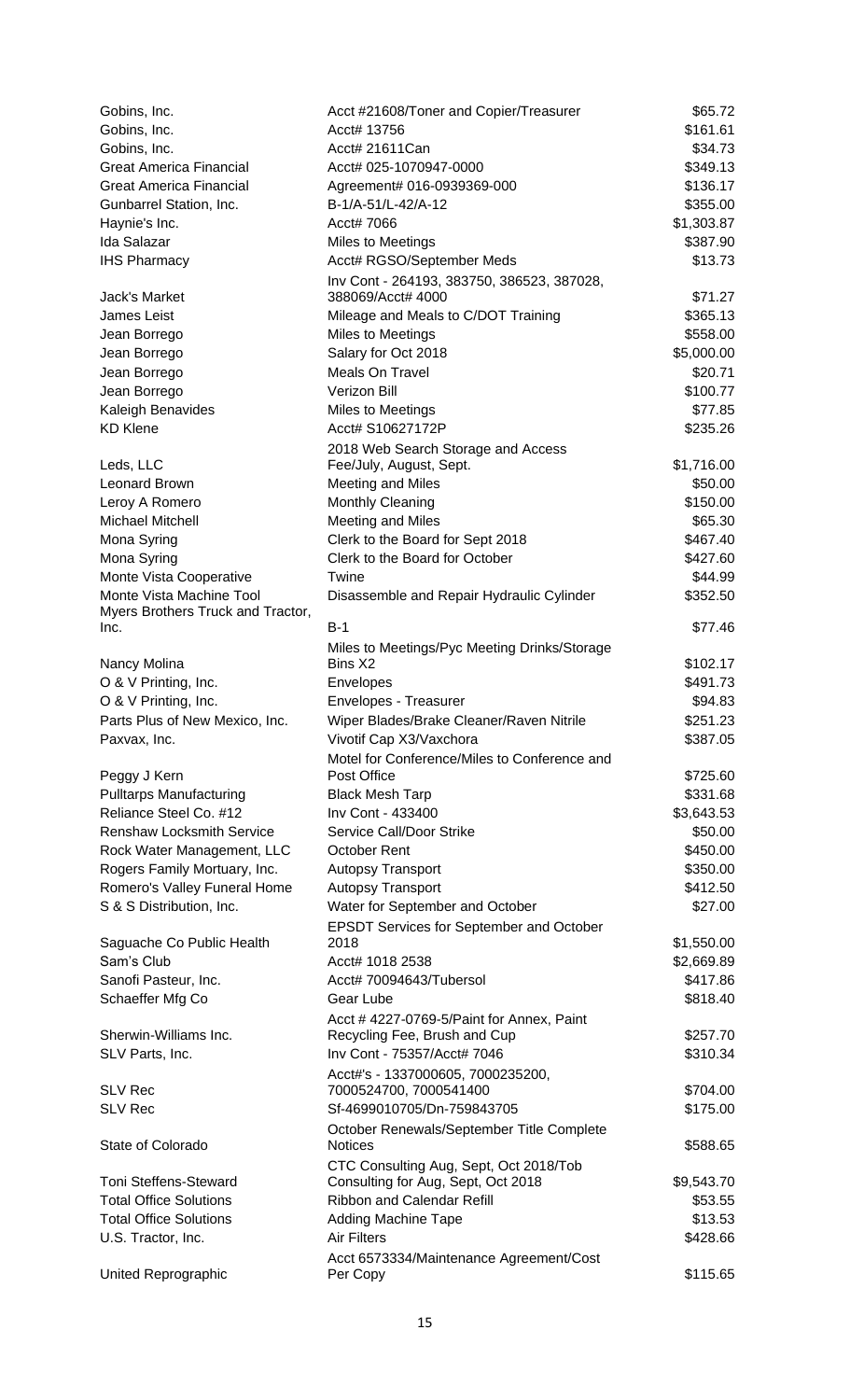| Valley Equipment Leasing, Inc. | Pg 58-28                                    | \$3,710.54   |
|--------------------------------|---------------------------------------------|--------------|
| Valley Imaging Products, LLC   | Copies Made for Month                       | \$37.96      |
| <b>Valley Publishing</b>       | Ad Youth Substance Abuse/Suicide Prevention | \$470.00     |
| Valuewest, Inc.                | <b>Commercial Reappraisal Pymt</b>          | \$3,000.00   |
| Vaxcare, Inc.                  | Statement #13729                            | \$957.78     |
|                                | Inv Cont - P00C2104226/P03C0472432/Acct#    |              |
| <b>Wagner Equipment</b>        | 74470                                       | \$720.39     |
|                                | Inv Cont - P03C0473220, P03C0473317/Acct#   |              |
| <b>Wagner Equipment</b>        | 74470                                       | \$3,427.00   |
| <b>Waxie Sanitary Supply</b>   | Cases of Tp/Cases Roll Liners/Aqua Pads     | \$576.70     |
| Wex Bank                       | Acct# 0406-00-821424-9                      | \$4,511.10   |
| Wiley Chiropractic Group       | <b>Employee Treatment</b>                   | \$85.00      |
| <b>WSB Computer Services</b>   | Recycle Fee for Apc Backup                  | \$7.20       |
|                                | Acct# RGSO/Battery Backup and Recycling     |              |
| <b>WSB Computer Services</b>   | Fees(\$10.20)                               | \$95.40      |
| <b>WSB Computer Services</b>   | Office Equipment (Printer)                  | \$405.00     |
| <b>WSB Computer Services</b>   | Maintenance Agreement                       | \$2,500.00   |
| <b>WSB Computer Services</b>   | Back Up Battery for IT Room                 | \$240.00     |
| <b>TOTAL</b>                   |                                             | \$106,323.74 |

#### **October 2018 Payroll**

| <b>County General:</b> | \$215,997.43 |
|------------------------|--------------|
| Road and Bridge:       | \$72,220.32  |
| DSS:                   | \$117,299.23 |
| <b>Weed District:</b>  | \$3,677.38   |
| Airport:               | 811.41<br>\$ |
| Public Health:         | \$18,577.55  |
| <b>TOTAL:</b>          | \$428,583.32 |

At 9:12 a.m., the Board adjourned to the Board of the Department of Social Services.

At 9:27 a.m., the Board meeting resumed.

Ms. Wisdom presented a liquor license renewal application for the Rio Grande Club, on behalf of County Clerk and Recorder Cindy Hill. Ms. Wisdom reported that Ms. Hill had no issues with the liquor license renewal, and requested the Board's approval. Commissioner Shriver moved to approve the liquor license renewal for the Rio Grande Club. Commissioner Bothell seconded the motion and the motion carried.

At 9:29 a.m., Ms. Wisdom reported that the County received a grant in the amount of \$10,000.00 from the Department of Local Affairs to study revenue generation. This grant funding has not been used, and Ms. Wisdom requested approval to extend the grant. Ms. Wisdom noted that this is a matching grant and funds will need to be included in the 2019 budget. Commissioner Shriver moved to approve the extension of the DOLA grant. Commissioner Bothell seconded the motion and the motion carried.

At 9:30 a.m., the Board recessed to visit the Department of Social Services for its Halloween parade of Headstart students.

At 10:03 a.m., the meeting resumed.

At the request of the Treasuer, Ms. Wisdom presented two approved tax lien assignments. Tax certificate #7840 is assigned to Randy and Jenette Vrska. Assessed owner is Edward Tietig. Property is located at Lots 14 and 15, Block 21, Alpine Village No. 1. Schedule 2125121013 for tax year 2014 in the amount of \$328.20. Commissioner Bothell moved to approve the resolutions. Commissioner Shriver seconded the motion and the motion carried.

Ms. Wisdom reported that the County purchasing policy will be emailed to the Commissioners and copies will also be printed. She explained that the policy will be adjusted when she has the federal guidelines. She said the policy includes requests for proposals, bidding requirements, and decision making information. Ms. Wisdom explained that purchases that cost less than \$5,000.00 do not need the Board's approval.

Chairman Glover asked what happens if equipment is purchased and the cost is under \$5,000.00, but exceeds that amount when it is installed. Ms. Wisdom said that this issue is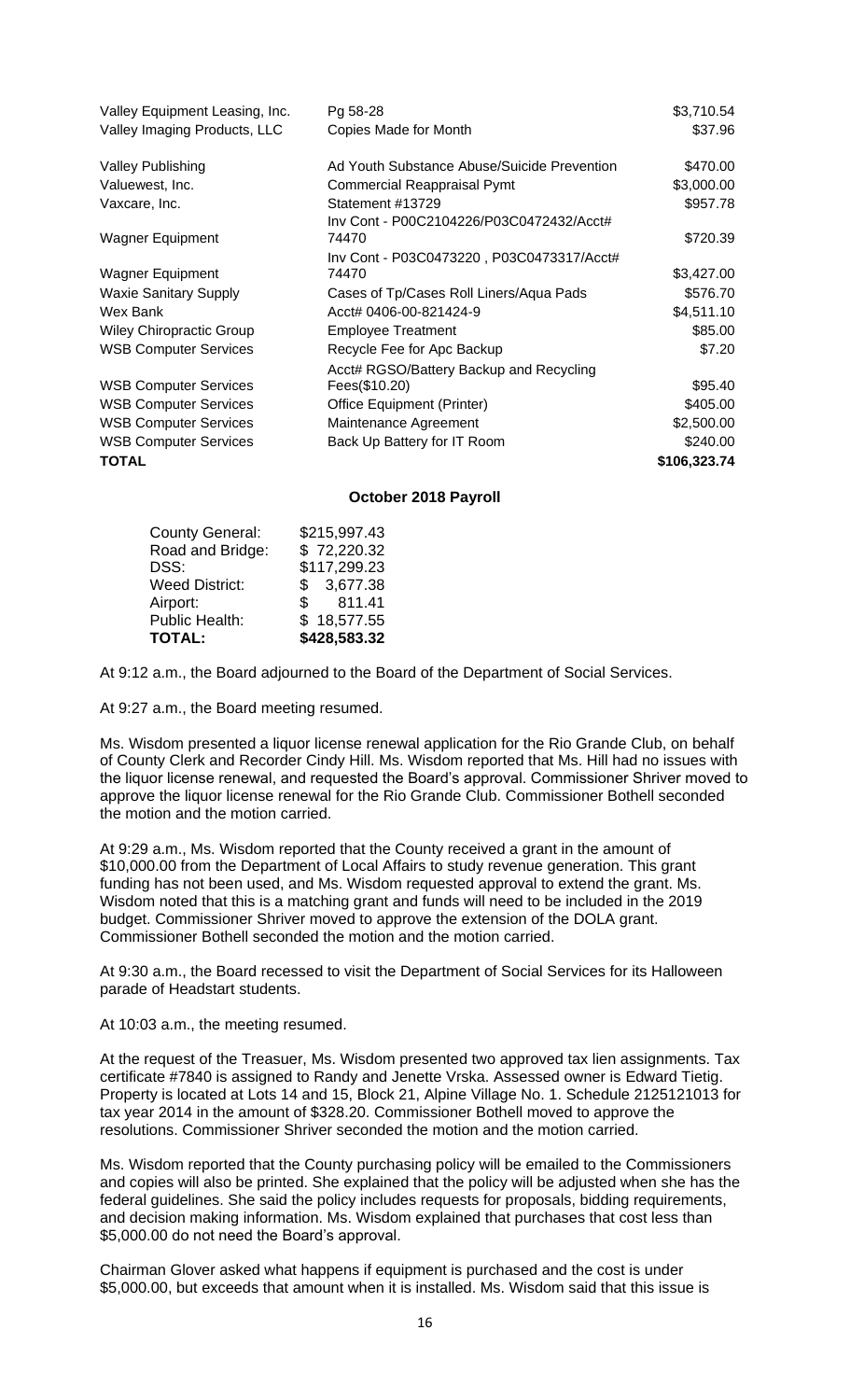addressed in the bidding process. Ms. Wisdom added that when bids are obtained through State bidding sites, the prices have already been negotiated.

Ms. Wisdom explained that the purchasing policy includes guidelines for purchasing equipment that is compatible with a department's existing equipment. Commissioner Shriver suggested that County department heads and elected officials review the purchasing policy. Ms. Wisdom will distribute the policy today.

Ms. Wisdom reported that the jail has its own credit card from Sam's Club. The credit limit on this card is about \$20,000.00, which is higher than other County credit cards. She explained that Sam's Club has been contacted and asked to reduce the credit limit, but Sam's Club will not speak to anyone but the card holder. Commissioner Shriver expressed concern that an employee can open a credit card account without approval through the Administration Office and Commissioners. Ms. Wisdom said that the only authority that Sam's Club will recognize is the jail employee. Commissioner Shriver noted that this is a similar situation to when AT&T cut off internet service to the jail when employees were downloading copyrighted material, which is prohibited. Ms. Wisdom said she would develop a credit card policy. She said that the Sam's Club account needs to be closed and a new County credit card needs to be issued.

Commissioner Bothell stated that the credit card company should have asked for more information. Commissioner Shriver said that the employee probably showed a County identification card and the County's tax identification number and got approved. Chairman Glover recommended that the existing Sam's Club credit card account be closed and another issued through the County with a credit limit of \$5,000.00. Commissioner Bothell added that any cash-back money on the existing credit card be used before the credit card account is closed. The consensus of the Board was to agree that the Sam's Club credit card account should be closed and a new County credit card be issued with a \$5,000.00 limit.

Ms. Wisdom outlined upcoming meetings:

- November 8, 2018, Employee Appreciation Lunch, 11:00 a.m., to 2:00 p.m.
- November 9, 2018, CTSI Legislative meeting
- November 9, 2018, Employee Benefit Fair (two sessions)
- November 13, 2018, Upper Rio Grande Economic Development Council, Windsor Hotel, Del Norte
- November 13, 2018, Community Input for Senior Citizens meeting, Annex
- November 14, and 29, 2018 BOCC meetings, 9:30 a.m. The meeting on the November 29 will include a public hearing on the 2019 budget, which will start at 1:30 p.m.
- November 15, 2018, Venture Capital Authority Meeting, Denver (Ms. Wisdom will attend)
- November 17, 2018, Gateway to the Holidays, Rio Grande County Museum, 7:00 to 9:00 p.m.
- December 5, 2018, Approval of all resolutions, appropriation of funds, the 2019 budget, and the 2019 mill levies
- December 12, 2018, adopt the 2019 County budget
- December 13, 2018, Board of Health meeting, and CTSI training (because of the CTSI training, there may not be a quorum for the Board of Health Meeting

At 10:29 a.m., Chairman Glover asked for updates from the Commissioner.

Commissioner Bothell reported that San Luis Valley 911 is implementing Rapid SOS. It is also discussing the ability to send text messages to 911. There is a concern about the amount of data storage this will entail. Commissioner Bothell noted that when texting is available, people want to send pictures or video and photographs and video require a great deal of storage.

Commissioner Bothell reported that she has discussed the jail nurse with Saguache County. She said that the Saguache County attorney added one page to the contract with the nurse. Commissioner Shriver noted that if there have been changes made to the contract, there is no contract for the jail nurse with Saguache County. County Attorney Bill Dunn, who was present, reported that Saguache County Attorney Ben Gibbons has sent the contract changes to Mr. Dunn, and Mr. Dunn did not find anything substantive in those changes. Mr. Dunn will call Mr. Gibbons. Commissioner Bothell asked if the Board has signed the contract, and Chairman Glover said that the Board is waiting for the signed contract from Saguache County.

Commissioner Shriver reported that the fifth anniversary of the West Fork Fire Complex, hosted by the Rio Grande Watershed Emergency Action Coordination Team, was held recently. She said that the organization has made a great deal of progress, including improving water quality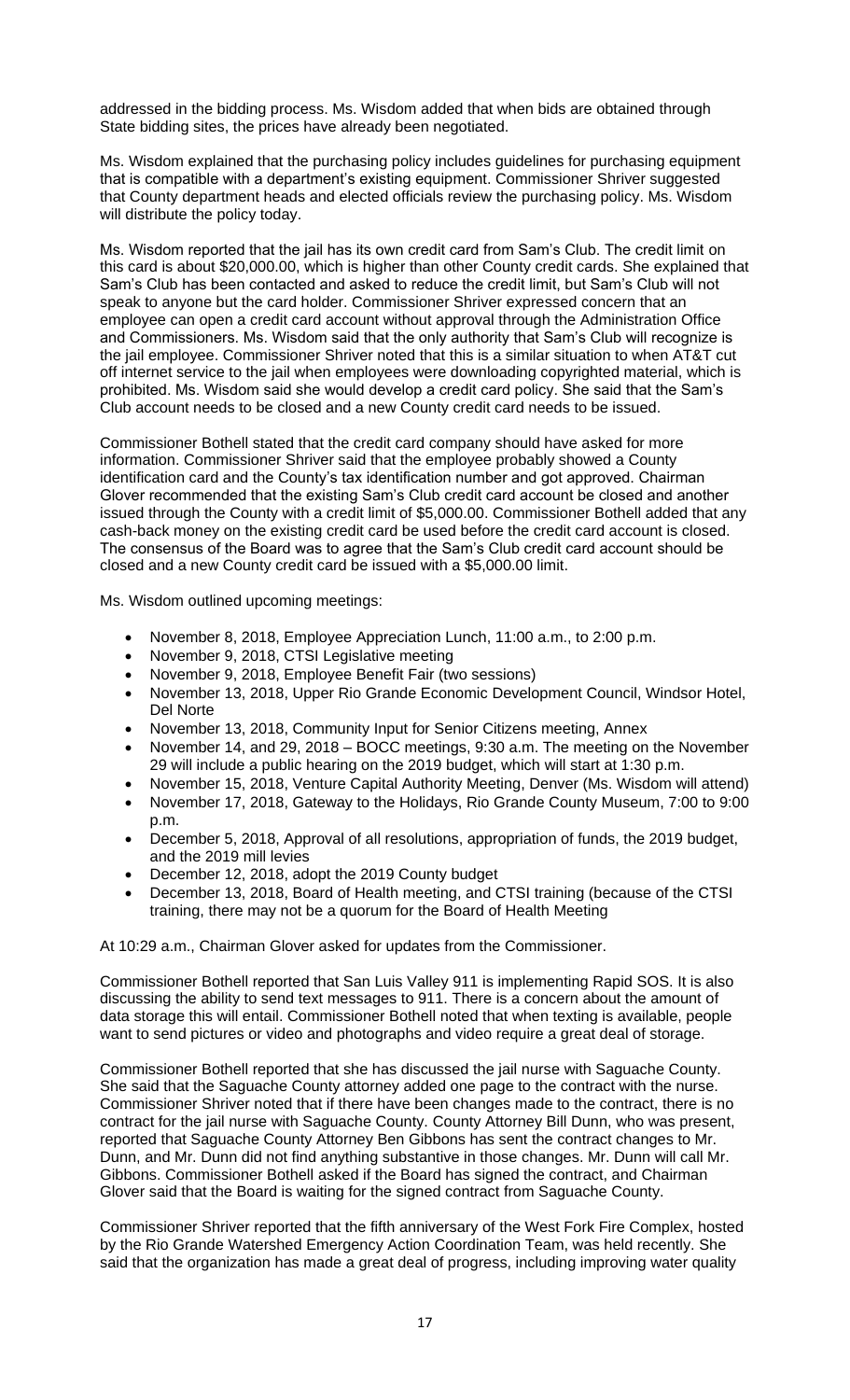and assisting with the Valley radar project. Commissioner Shriver noted that the funding for the radar project is lined up.

Commissioner Shriver reported that the Rio Grande Hospital Community Health Assessment meeting, which was held last week, was not well attended. It seemed that a great deal of discussion focused on mental health.

Commissioner Shriver reported that the vault bathroom was installed at Summitville on Tuesday, October 30, 2018. She said the structure is locked for the winter. Funding from the various grants needs to be collected. Ms. Wisdom said there will be plenty of keys for the bathroom. Commissioner Bothell asked if snowmobilers would be allowed to use the bathroom. Commissioner Shriver said that water still needs to be installed and the structure needs to be finalized.

Commissioner Shriver reported that Tri County Senior Citizens Center will have to provide a place for smokers because of new Department of Housing and Urban Development rules. Commissioner Shriver is on a subcommittee that deals with HUD. Ms. Wisdom suggested that this issue could be discussed at the Senior Citizen's Input Meeting.

Chairman Glover reported that the Town of Center has received Safe Routes to School funding and bids have been obtained for a solar powered traffic light and concrete for the sidewalk project. The plans will be presented to the Colorado Department of Transportation. Chairman Glover said that an overlay must be put down on the highway before other work can be completed. Ms. Wisdom asked if the grant has to go through a municipality Chairman Glover said that this needs to be determined. He also said there are matching funds from Saguache County. Commissioner Bothell stated that students who live in Center are bussed to school. Chairman Glover said that nothing is being done out of the norm. More information will be available next week.

At 10:40 a.m., County Attorney Bill Dunn and Dixie Diltz, Land Use Department, were present.

Mr. Dunn reported that Levi Shaw and Brenda Rippe met with him in August to discuss their conditional use application to move a trailer onto their property. This application had been approved contingent on Mr. Shaw having the septic system on the property inspected. At the time of the meeting with Mr. Dunn, no septic system inspection had been conducted. Mr. Dunn reported that Mr. Shaw was not able to purchase the original trailer and has since found another trailer. Mr. Dunn gave Mr. Shaw a deadline of September 15, 2018, to have the septic system inspected. Mr. Dunn asked if the Board would like him to enforce the conditions of the conditional use application through a lawsuit. Ms. Diltz reported calling Mr. Shaw regarding the septic system inspection and he will not return her telephone calls. She stated that she also called Weaver's Level Best regarding the inspection.

Commissioner Bothell asked if a lawsuit would do any good. Mr. Dunn explained that it would be up to a judge to allow Mr. Shaw and Ms. Rippe to live on property, which is not up to code. Mr. Dunn said this would set a precedent for the future. He stated that these issues come up every year.

Chairman Glover stated that the original deadline had been extended. Ms. Diltz added that the conditional use application was filed on February 23, 2018. Chairman Glover said that nothing has been done to clean up the property. Commissioner Bothell added that the biggest issue is that people are living in a camper on the property. She said this will set a precedent if this is allowed. Ms. Diltz agreed, noting that if the County continues to allow people to live in campers, other people will expect the same.

Commissioner Shriver recommended moving forward with the lawsuit. Mr. Dunn said that this may make Mr. Shaw come into compliance. Mr. Dunn also said that Mr. Shaw is probably not financially able to afford the trailer or the septic system inspection. Ms. Diltz said that financial issues are what cause people to live in campers.

Commissioner Bothell stated that it is time to do something. Chairman Glover said the Board has done everything it can to work with Mr. Shaw. Chairman Glover cited an example of another resident being expected to follow the County's rules and the situation was resolved. Mr. Dunn said he would proceed with the lawsuit against Mr. Shaw.

Mr. Dunn reported receiving a letter from an attorney representing the Village at Alder Creek. There was also a conference call with an attorney who represents a land owner in this area. Mr. Dunn explained that the Village at Alder Creek is across from the Rio Grande Club. When the developer came before the County, he applied for a permit to develop condominiums, where the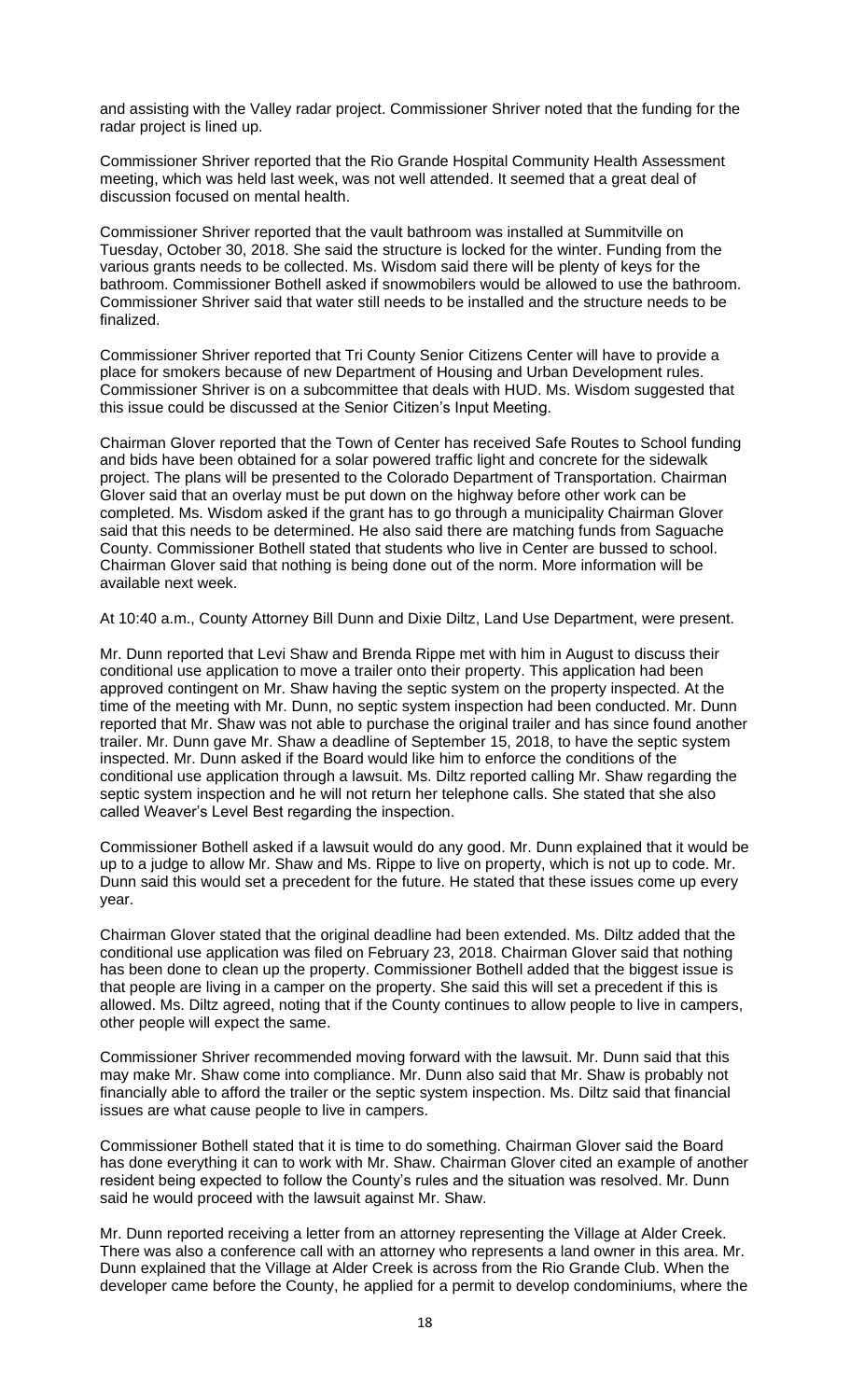owners would own the foot print of the land, but would not own the roads. The County approved the development, and some units were sold. Mr. Dunn explained that one land owner wanted to sell his property, but the buyer could not obtain title insurance because there is no legal access to the property. The sale fell through. Mr. Dunn said the developer filed for bankruptcy or was foreclosed on by Pueblo Bank and Trust. The property owner has requested that the land be replatted as a conventional condominium development with roads. The property owner has hired Davis Engineering to do the survey. However, Mr. Dunn said that Pueblo Bank and Trust needs to participate in this. He said that all the landowners need to petition the County to redevelop the property.

Mr. Dunn said he has not received any communication from the attorney for Pueblo Bank and Trust. He also said that who will pay for this redevelopment needs to be determined. Mr. Dunn explained that the original titles were issued by Stewart Title Guaranty Company, but other title companies will not issue titles.

Chairman Glover stated that Pueblo Bank and Trust needs to get involved. Mr. Dunn said the County can support the redevelopment but the project needs a petitioner. Commissioner Shriver stated that it needs to be made clear that the County is not responsible for the roads in the development. Mr. Dunn asked for the Board's response. Commissioner Bothell recommended that Mr. Dunn draft a letter of response. Mr. Dunn will distribute the draft.

Mr. Dunn reported on the facts of the case, Williams vs. Rio Grande County. Mr. Williams was a road deputy with the Sheriff's Office for eight months. Mr. Williams claims he was discriminated against because of his ethnic background. He claims that disparaging remarks were made to him by other deputies and the Sheriff. Mr. Williams was fired because he allegedly did not respond to radio or cell phone calls. Mr. Williams claims he was disciplined more than other deputies.

Mr. Dunn reported that the US District Court judge had questions for both sides of the lawsuit. A scheduling order has been issued and deadlines have been determined (these dates are mostly in 2019). Mr. Dunn stated that the judge admonished counsel to comply with this schedule. Mr. Dunn said no trial date has been set. Commissioner Bothell stated that Mr. Williams has also filed and lost an Equal Employment Opportunity Commission lawsuit. She said there were new allegations in this civil suit.

Commissioner Shriver recommended that a yearly report be completed outlining all the lawsuits against the County. She said that this report should be in the public record and published in the BOCC's minutes. She also recommended that a similar report be compiled regarding insurance claim payments made. She stated that the public would be shocked by this information. Mr. Dunn said that these sorts of lawsuits are avoidable. He noted that Mr. Williams claims that he lost \$53,800.00 in wages. Ms. Wisdom will distribute information to the Board.

Commissioner Shriver asked about the Sawyer lawsuit against the County. Mr. Dunn explained that counsel are still dealing with discovery issues. He discussed how long these cases take. Commissioner Shriver asked if there are any other active lawsuits against the County. Mr. Dunn said there are not.

Commissioner Bothell reported that a request has been made from the Town of South Fork to add 200 feet of road on County Road 18, where the All-Terrain Vehicle trail ends. This is near Embargo Creek. She asked Mr. Dunn if the ATV sign can be moved or if a new resolution needs to be drafted. Mr. Dunn said he reviewed the resolution that shows the roads available to ATV traffic. He recommended that this resolution be amended and re-adopted. Ms. Wisdom will rewrite the resolution and send the draft to Mr. Dunn for review.

Mr. Dunn reported that people are looking for more hangars to rent at the airport. He said that this is showing the same rate of growth as in the past. Ms. Wisdom said that the airport needs to create more space for hangars.

At 11:15 a.m., Ms. Wisdom distributed the newly drafted procurement policy.

At 11:20 a.m., Chairman Glover called the Board's attention to a recent email from District Attorney Crista Newmyer-Olsen regarding the District Attorney's budget request. Commissioner Bothell noted that the essay from Assistant District Attorney Ashley McCuaig was different from Ms. Newmyer-Olsen's. Commissioner Shriver noted that the District Attorney's office is requesting a total of \$1,109,569.00. Commissioner Bothell stated that the DA's office is requesting \$40,000.00 more from the San Luis County Commissioners Association. Ms. Wisdom distributed a spreadsheet outlining the DA's office salaries. In 2018, the total amount of salaries was \$539,438.57. The proposed amount for 2019 is \$737,207.21. Commissioner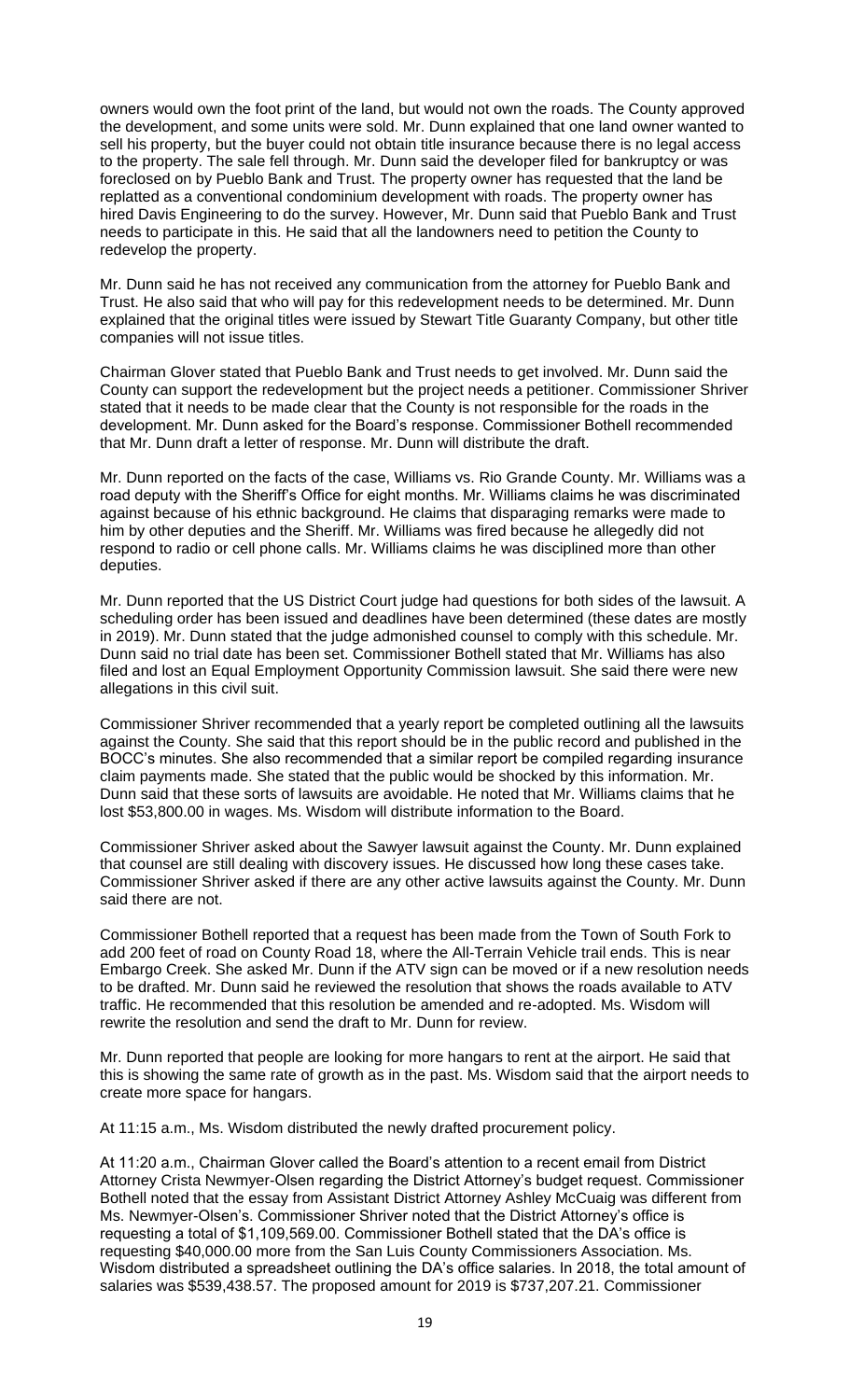Shriver noted that the amount committed at this time by the San Luis Valley County Commissioner Association is \$920,000.00; of this, Rio Grande County has committed \$236,000.00, which includes in-kind contributions. She expressed frustration that the in-kind contributions are not acknowledged. Commissioner Bothell recommended that in 2020 the rent for the DA's office be changed and included in the budget.

Chairman Glover recommended presenting a breakdown of the in-kind contributions to the DA. He said that the square footage of the office should be measured. Commissioner Bothell said that the DA has offices in Alamosa and Del Norte. She also noted that no County is contributing the budget amount requested by the DA. Ms. Wisdom noted that some counties use their population count, based on DOLA calculations, to determine the amount they contribute to the DA's budget. Commissioner Bothell stated that the numbers from the DA are not consistent. Chairman Glover stated that if each county paid the same percentage, the problem would be solved. Ms. Wisdom noted that State statute requires that proportional population numbers established by DOLA from the previous May be used. She also said that the value of the DA's services should be determined.

Ms. Wisdom stated that the Valley is an easy mark for crime because the DAs are leaving. Commissioner Bothell said that counties that do not contribute adequately should not be subsidized, particularly in terms of the number of docket hours being spent in under-paying counties.

Commissioner Elect John Noffsker stated that there is a publicity campaign being run by the DA. He asked what would happen if the request for additional funding was ignored. Commissioner Bothell stated that the requests have been ignored in the past and there have been no repercussions. She recommended that the DA's office be put on notice next year that rent for the DA's office will be charged and included in the 2020 budget. Ms. Wisdom agreed, noting that the County does not receive credit for its in-kind donations. She said that a letter to the editor might be written to explain the County's side of the issue. Chairman Glover said that other counties need to be challenged to step up, and that the budgetary contribution needs to be increased. He said that costs for the office rental, utilities, etc., need to be determined.

It was noted that CTSI officers are up for re-election.

At 11:55 a.m., the meeting was recessed.

At 1:30 p.m., a public hearing for a conditional use application was opened. Dixie Diltz, Land Use Department, and Levi Bontrager, John Troyer, and Alvin Bontrager were present.

Ms. Diltz reported that Alvin Bontrager is applying for a conditional use permit to operate a furniture building workshop. Mr. Bontrager's 6.26-acre property is located at 0494 East State Highway 370, Monte Vista. The property is zoned agricultural ranching. Neighbors were notified of the conditional use application on August 27, 2018. Notice of the public hearing was published in the Monte Vista Journal on August 29, 2018. The Planning and Zoning Board heard the application on September 18, 2018, and recommended approval with the condition that the business remain in complete compliance and receive approval from CDOT on the access point to the property. Ms. Diltz explained that the Division of Water Resources delayed the application, but has now approved the business.

Commissioner Shriver noted that the original conditional use application stated that the business would have employees, then subsequently it was stated that there would be no employees. She noted that if employees are hired, water issues will have to be reviewed. She said that the Division of Water Resources is concerned with who will monitor whether employees are hired.

Ms. Diltz reported that one neighbor expressed concern about how trash, particularly packing material, from the business will be handled. Mr. Bontrager explained that wood will be used for fuel. Larger accumulations of trash will be confined to a dumpster. Commissioner Bothell noted that packing material is light and can blow away; she recommended that Mr. Bontrager keep this in mind. Commissioner Shriver reviewed a map of the property.

Chairman Glover asked how the access point issue was resolved with CDOT. Mr. Bontrager explained that he discussed the access point with CDOT and said that two driveways might have to be combined. Ms. Diltz added that the joint driveway will provide access after the driveway is beyond the CDOT right of way.